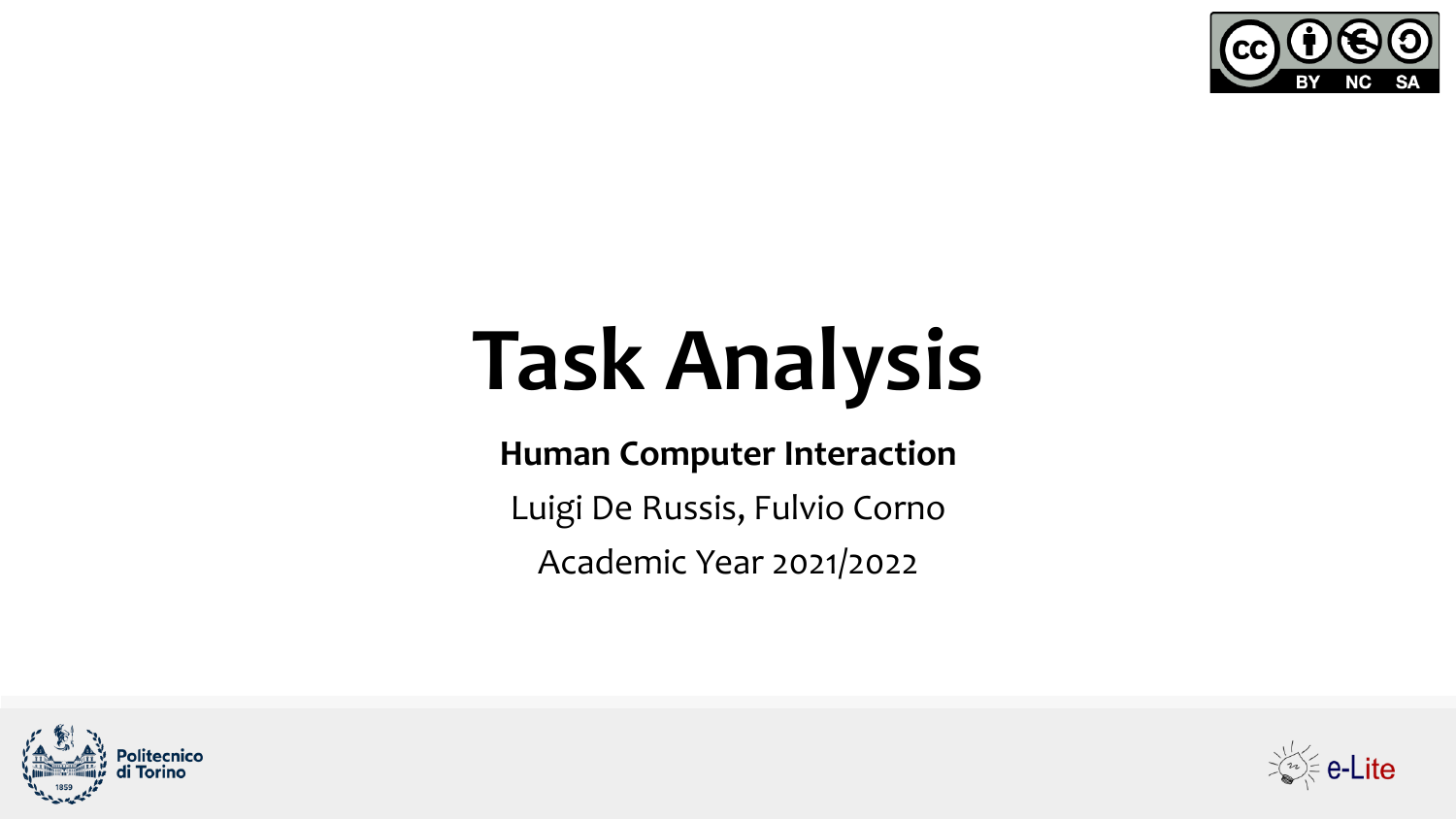## **Summary**

- Task Analysis
	- o Purpose and structure
	- o Goals, Tasks, Actions
- **E** Hierarchical Task Analysis (HTA)
- Knowledge-based Analysis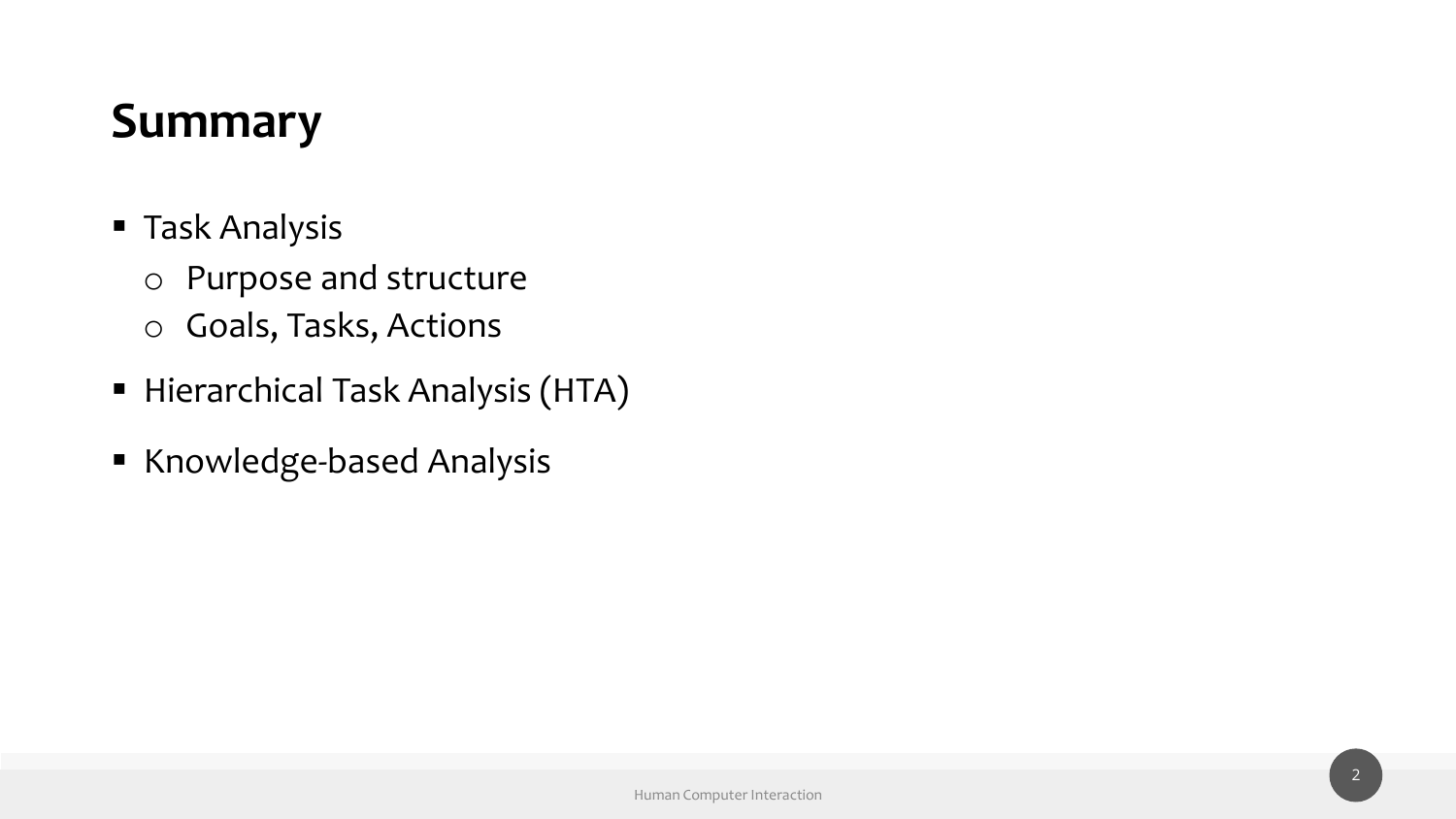#### **Human-Centered Design Process**

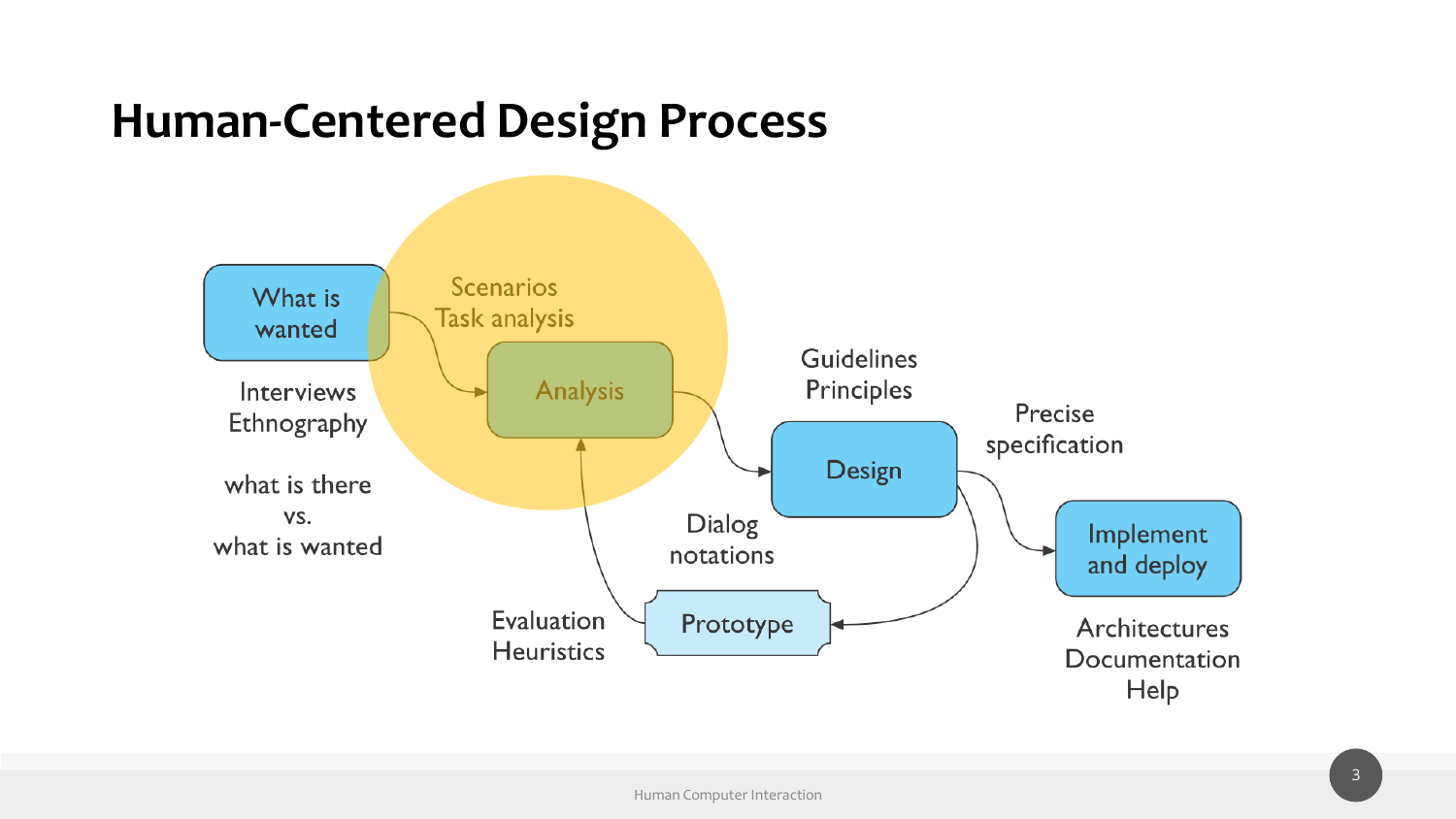#### **Human-Centered Design Process**

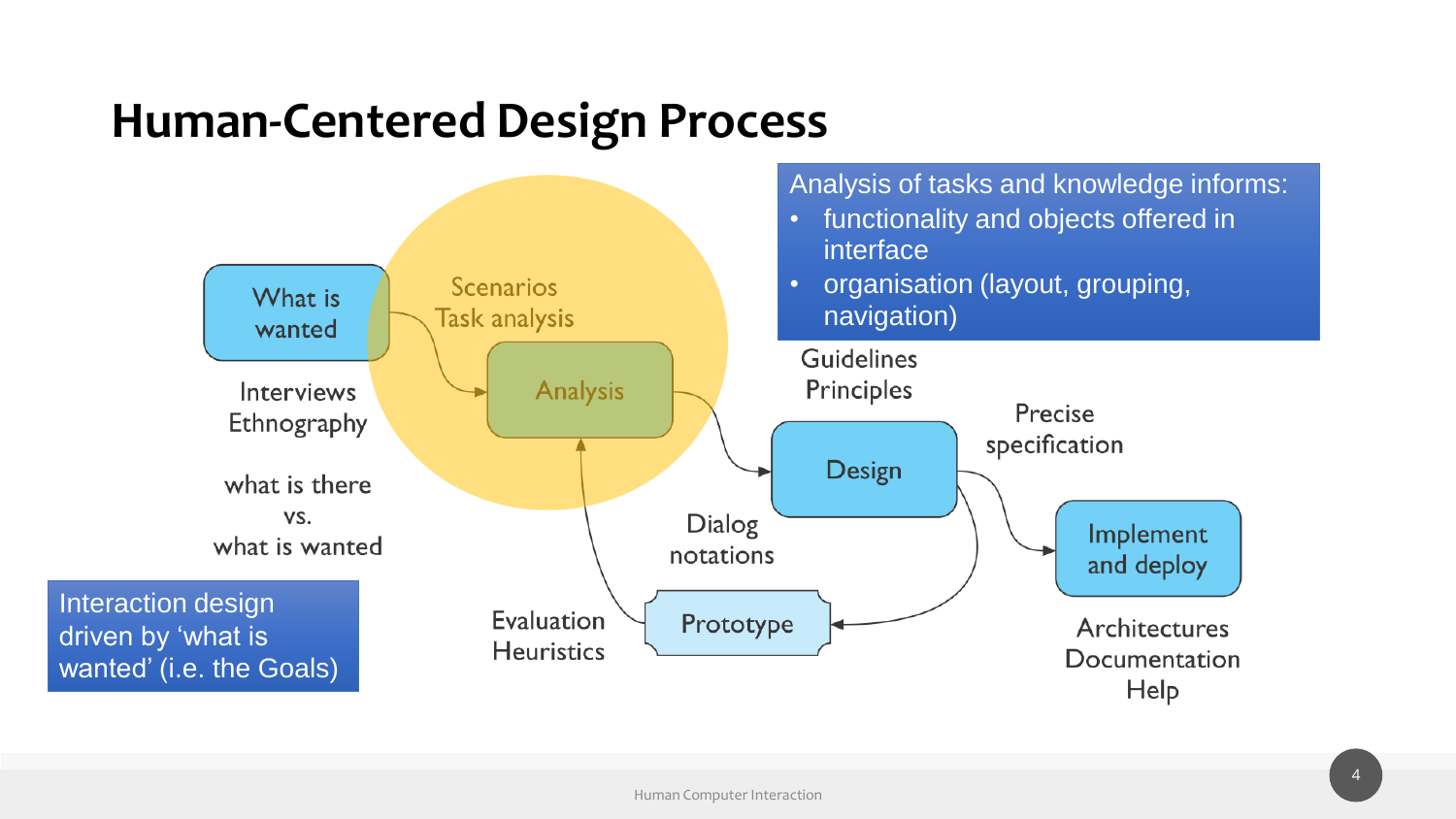## **Task Analysis**

- Task Analysis is the study of the way people perform their jobs.
- Aim is to determine:
	- o what they **do**
	- o what things they **use**
	- o what they must **know**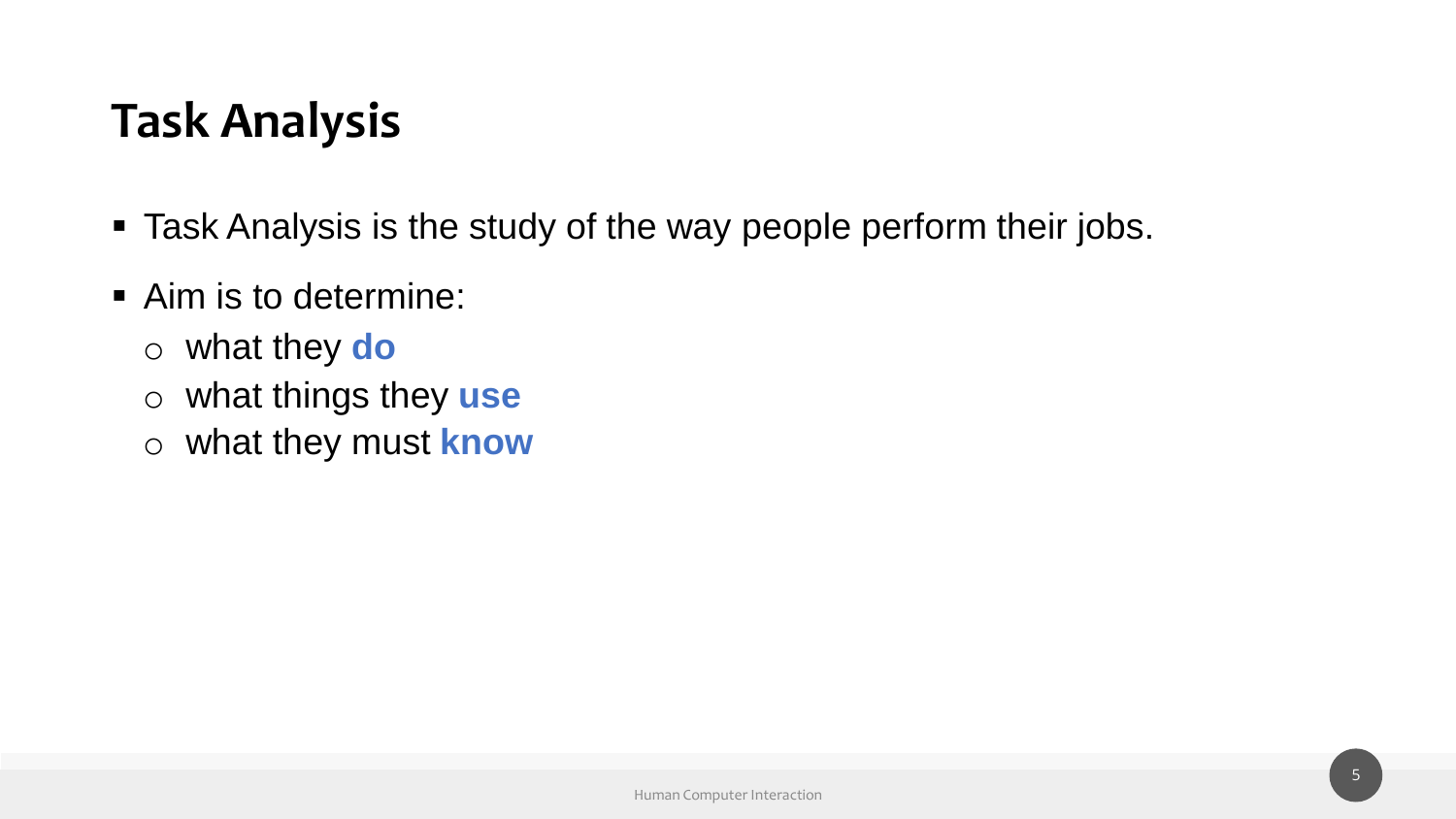## **Example**

- Task: to clean the house
	- o get the vacuum cleaner out
	- $\circ$  fix the appropriate attachments
	- o clean the rooms
	- o when the dust bag gets full, empty it
	- o put the vacuum cleaner and tools away
- Must know about:
	- o vacuum cleaners, their attachments, dust bags,
	- o cupboards, rooms etc.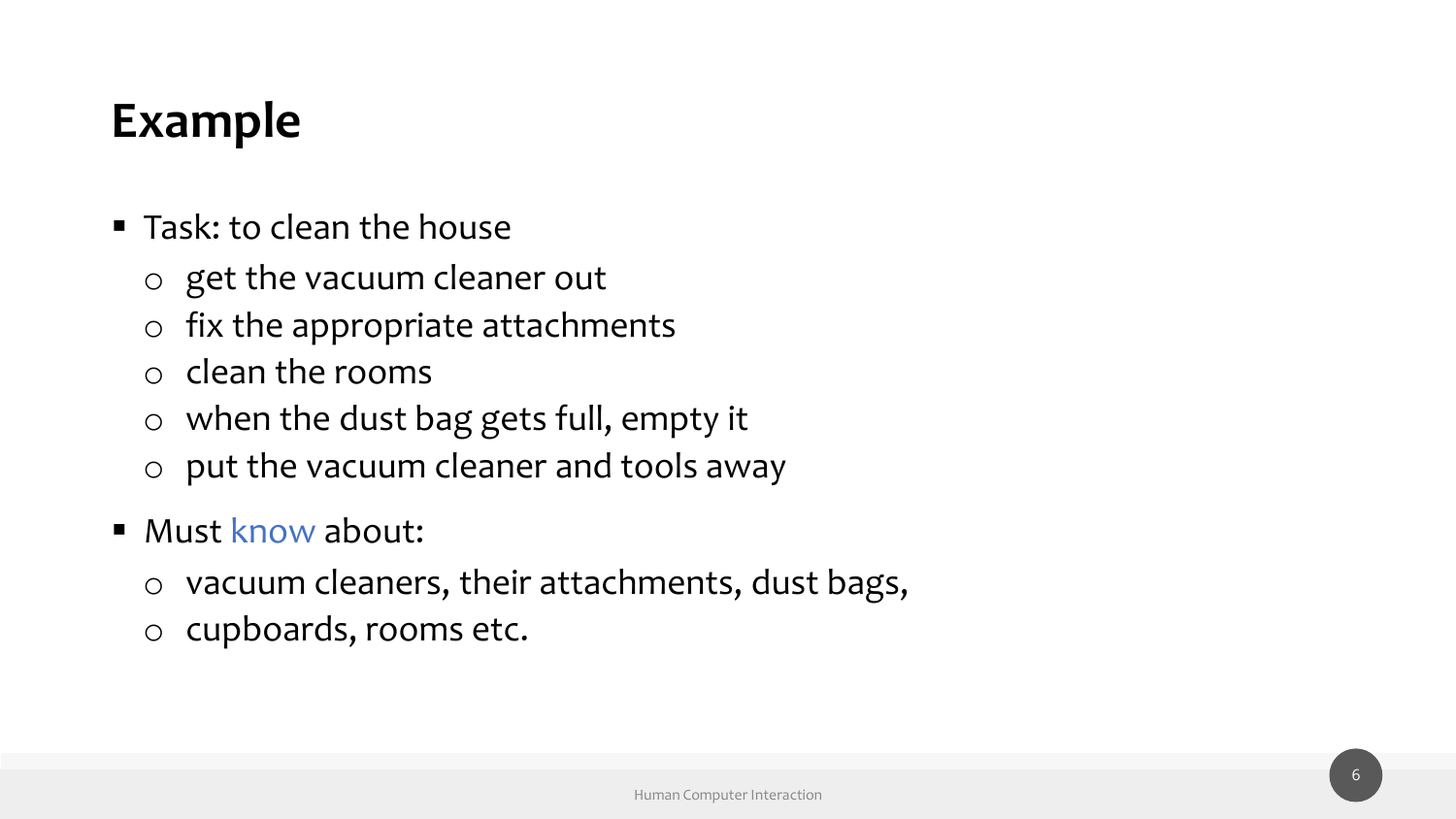## **Example**

- For example, a person preparing an overhead projector for use would be seen to carry out the following actions :
	- 1. Plug in to main and switch on supply.
	- 2. Locate on/off switch on projector
	- 3. Discover which way to press the switch
	- 4. Press the switch for power
	- 5. Put on the slide and orientate correctly
	- 6. Align the projector on the screen
	- 7. Focus the slide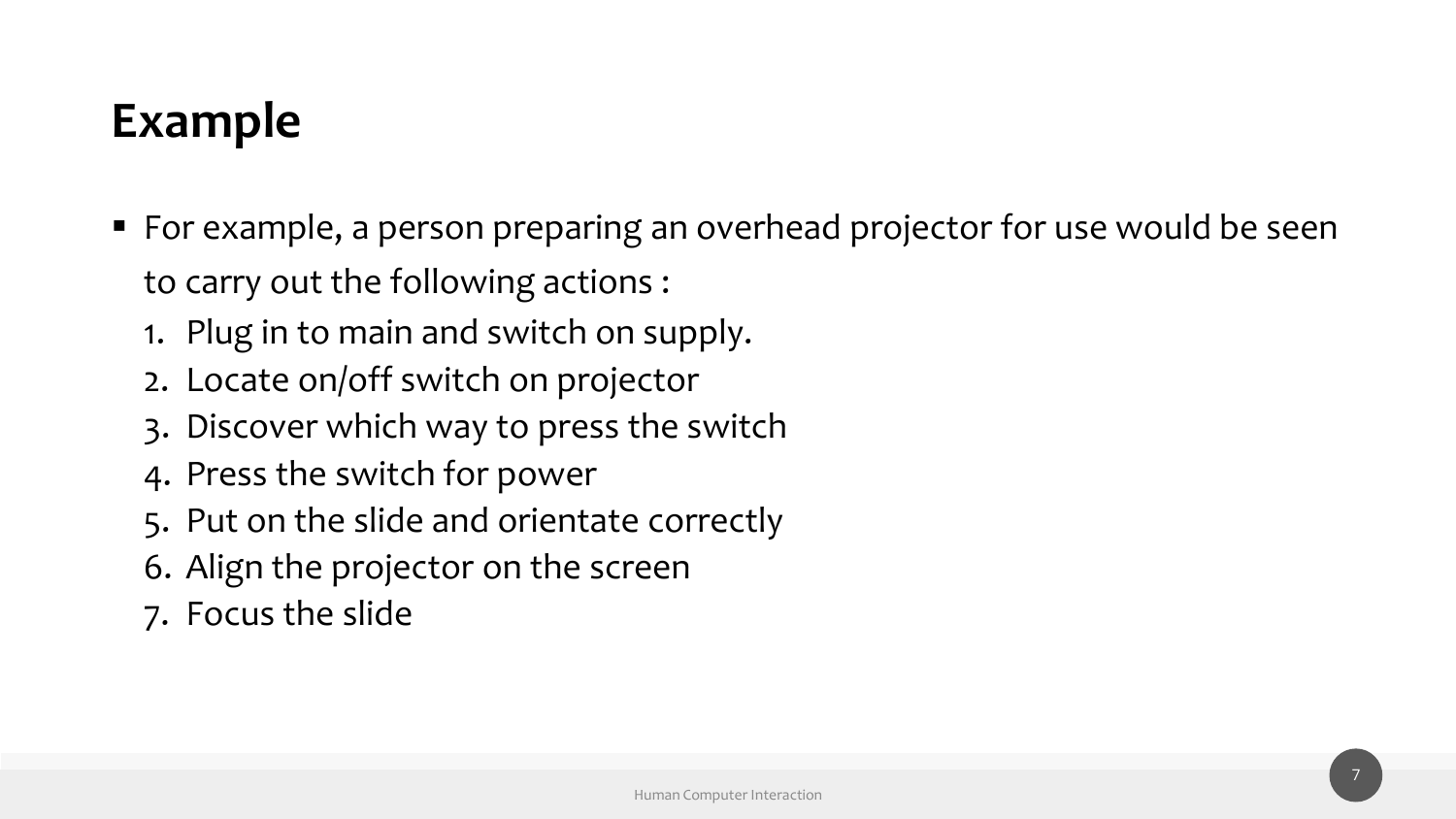## **What is a Tasks?**

#### ▪ «A **task** is a **goal** together with some ordered set of **actions**.» (Benyon)

| Goal        | • A state of the application domain that a work system (user+technology) wishes to achieve<br>• Specified at particular levels of abstraction                                                                                                                                          |
|-------------|----------------------------------------------------------------------------------------------------------------------------------------------------------------------------------------------------------------------------------------------------------------------------------------|
| <b>Task</b> | • A structured set of activities required, used, or believed to be necessary by an agent (human,<br>machine) to achieve a goal using a particular technology<br>. The task is broken down into more and more detailed levels of description until it is defined in terms<br>of actions |
| Action      | • An action is a task that has no problem solving associated with it and which does not include any<br>control structure<br>• Actions are 'simple tasks'                                                                                                                               |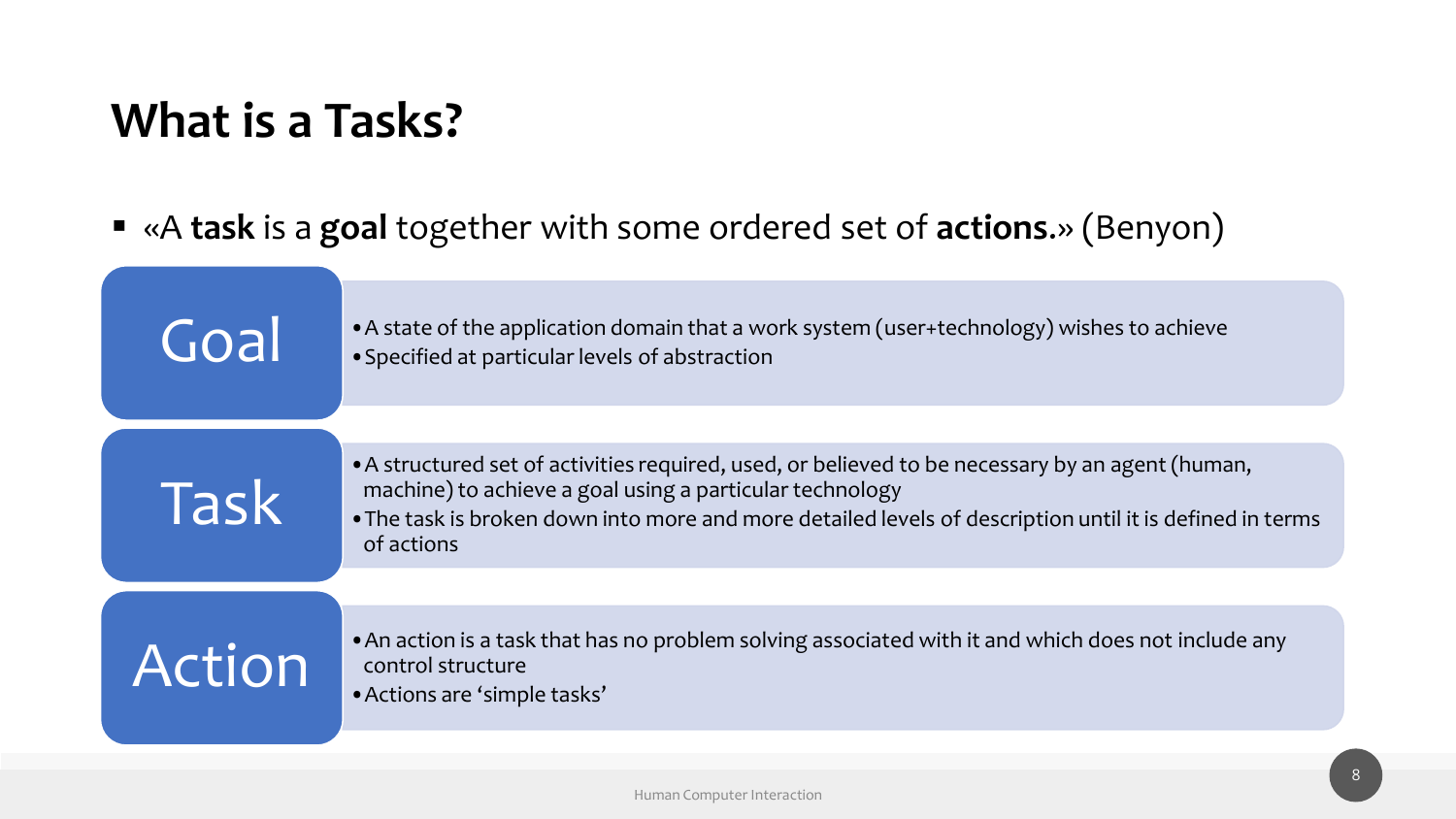## **What you learn with Task Analysis**

- What your users' goals are; what they are trying to achieve
- What users actually do to achieve those goals
- What experiences (personal, social, and cultural) users bring to the tasks
- How users are influenced by their physical environment
- How users' previous knowledge and experience influence: o How they think about their work
	- $\circ$  The workflow they follow to perform their tasks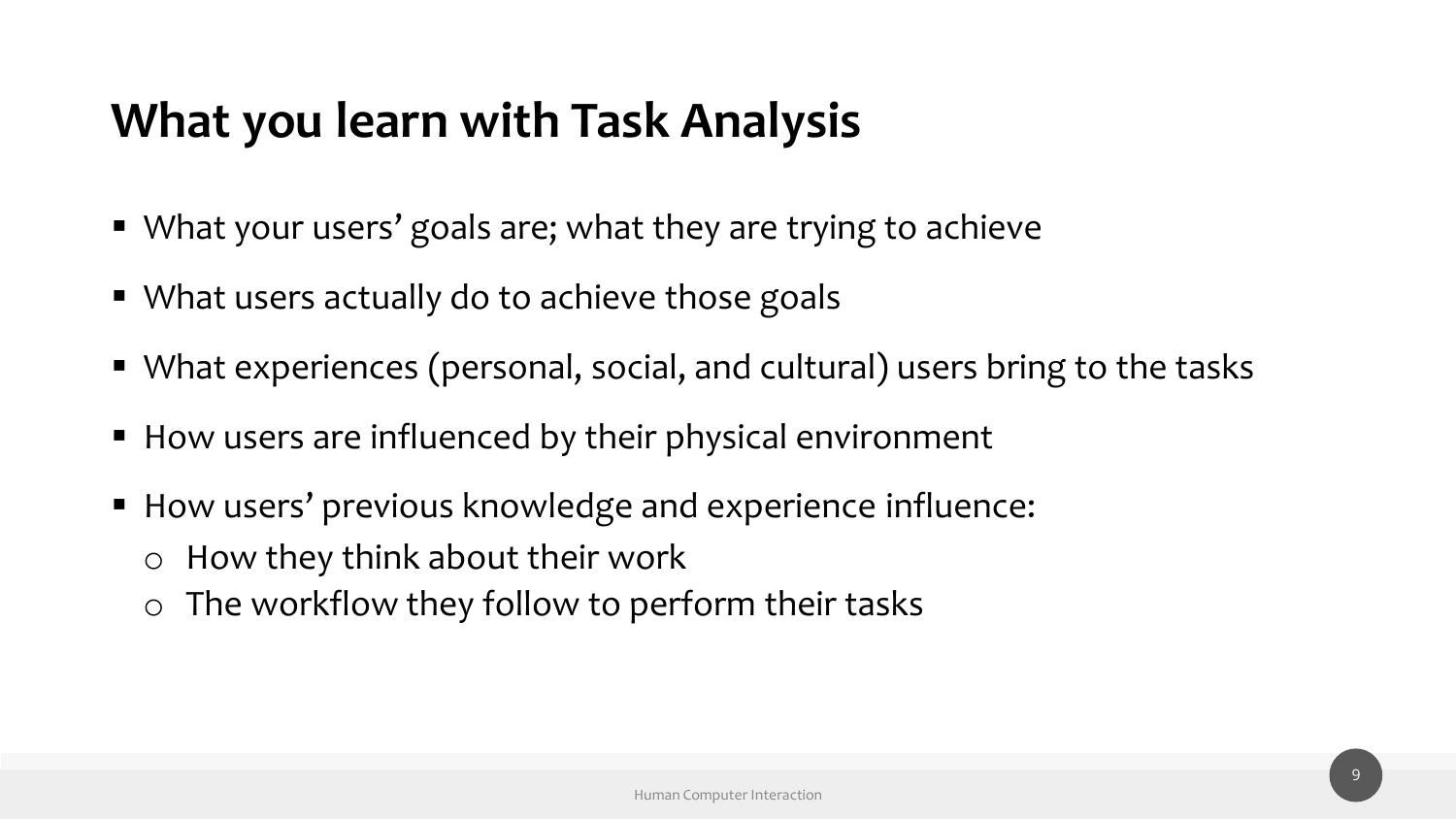## **Why is it useful?**

- Task analysis is the process of learning about ordinary users by observing them in action to understand in detail **how** they perform their **tasks** and achieve their intended **goals**.
- Tasks analysis helps in
	- o Identifying the tasks that your website and applications **must support**
	- o Refining or re-defining your site's navigation or search
	- o Website requirements gathering
	- o Developing your content strategy and site structure
	- o Wireframing and Prototyping
	- o Performing usability testing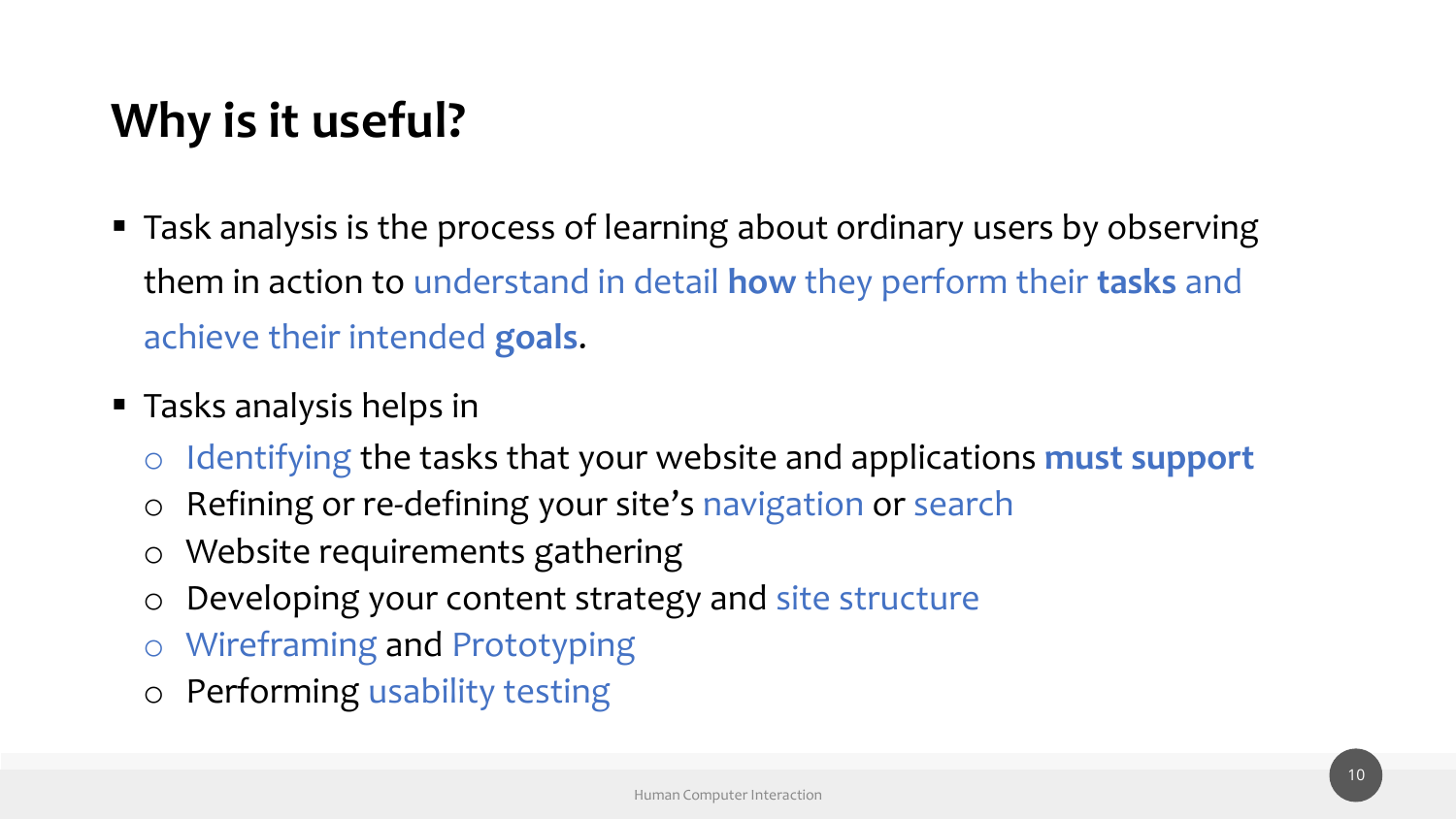## **Example**

| <b>Print</b>                                                                                                                                                                       |                                                                            |                                                    |  |  |  |  |  |
|------------------------------------------------------------------------------------------------------------------------------------------------------------------------------------|----------------------------------------------------------------------------|----------------------------------------------------|--|--|--|--|--|
| Printer<br>\\SMBPRINT\\w7<br>Name:                                                                                                                                                 |                                                                            | Properties                                         |  |  |  |  |  |
| Idle<br>Status:<br>HP LaserJet 4050 Series PS<br>Type:<br>Where:<br>\\SMBPRINT\Iw7<br>Comment:                                                                                     |                                                                            | Print to file                                      |  |  |  |  |  |
| Print range<br>Copies<br>டைவ<br>C Current slide C Selection<br>Number of copies:<br>1<br>싂<br>O Custom Show:<br>C Slides:<br>Enter slide numbers and/or slide ranges. For example, |                                                                            |                                                    |  |  |  |  |  |
| 1,3,5-12<br>Print what:<br>Slides<br>▾╽                                                                                                                                            | Handouts<br>Slides per page: $6 \times$<br>Order: O Horizontal O Vertical  | $\nabla$ Collate<br>1<br>3<br>डा<br>$\overline{6}$ |  |  |  |  |  |
| $\nabla$ Grayscale<br>Pure black and white<br>$\Box$ Include animations                                                                                                            | Scale to fit paper<br>ш<br>Frame slides<br>Ш<br>$\Box$ Print hidden slides | Cancel<br>ОК                                       |  |  |  |  |  |

- Tasks are used to plan for the layout of the application window
- Proximity and Boundaries reflect the decomposition of tasks
- Order of tasks is not mandatory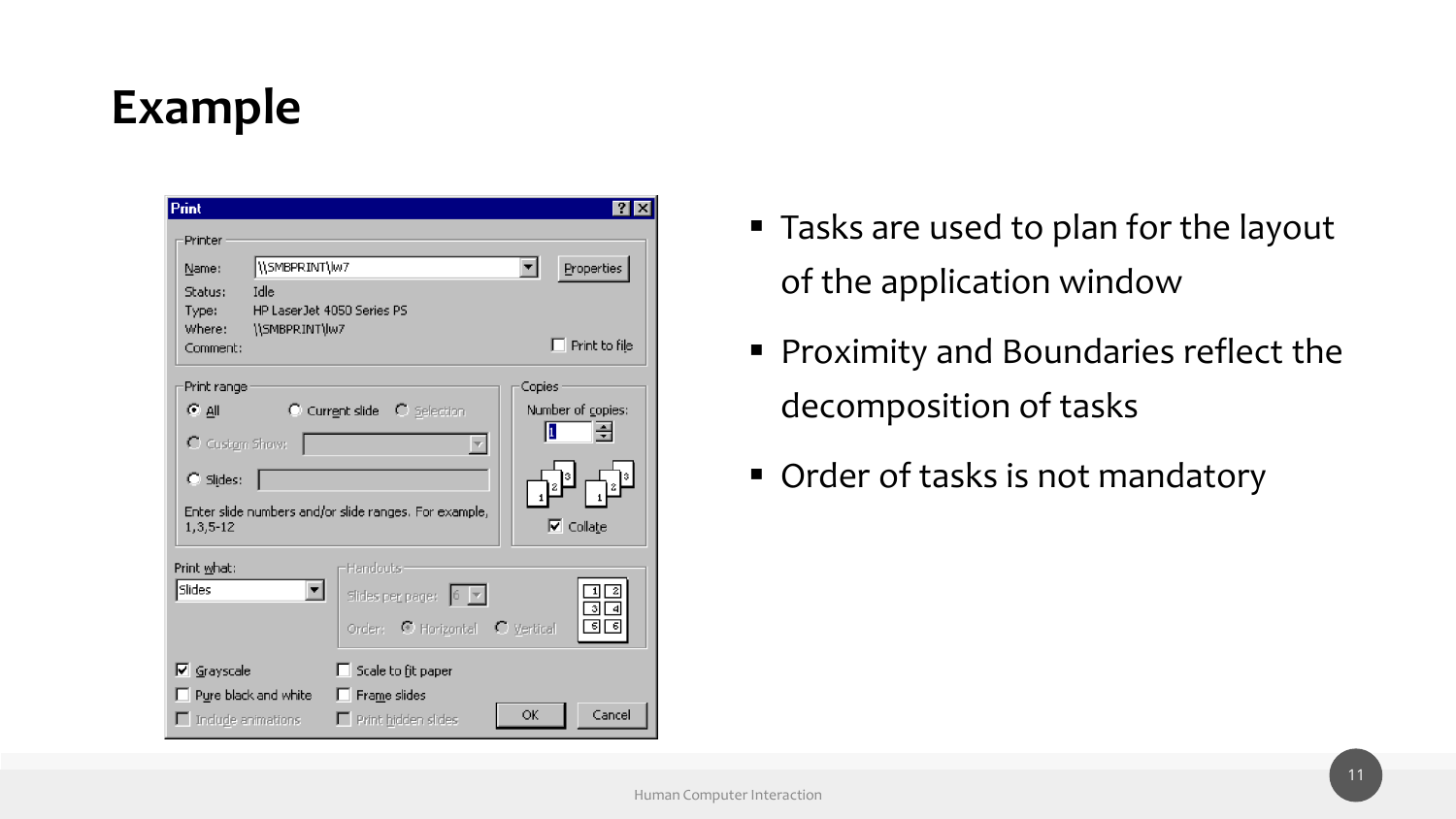## **Where it fits**

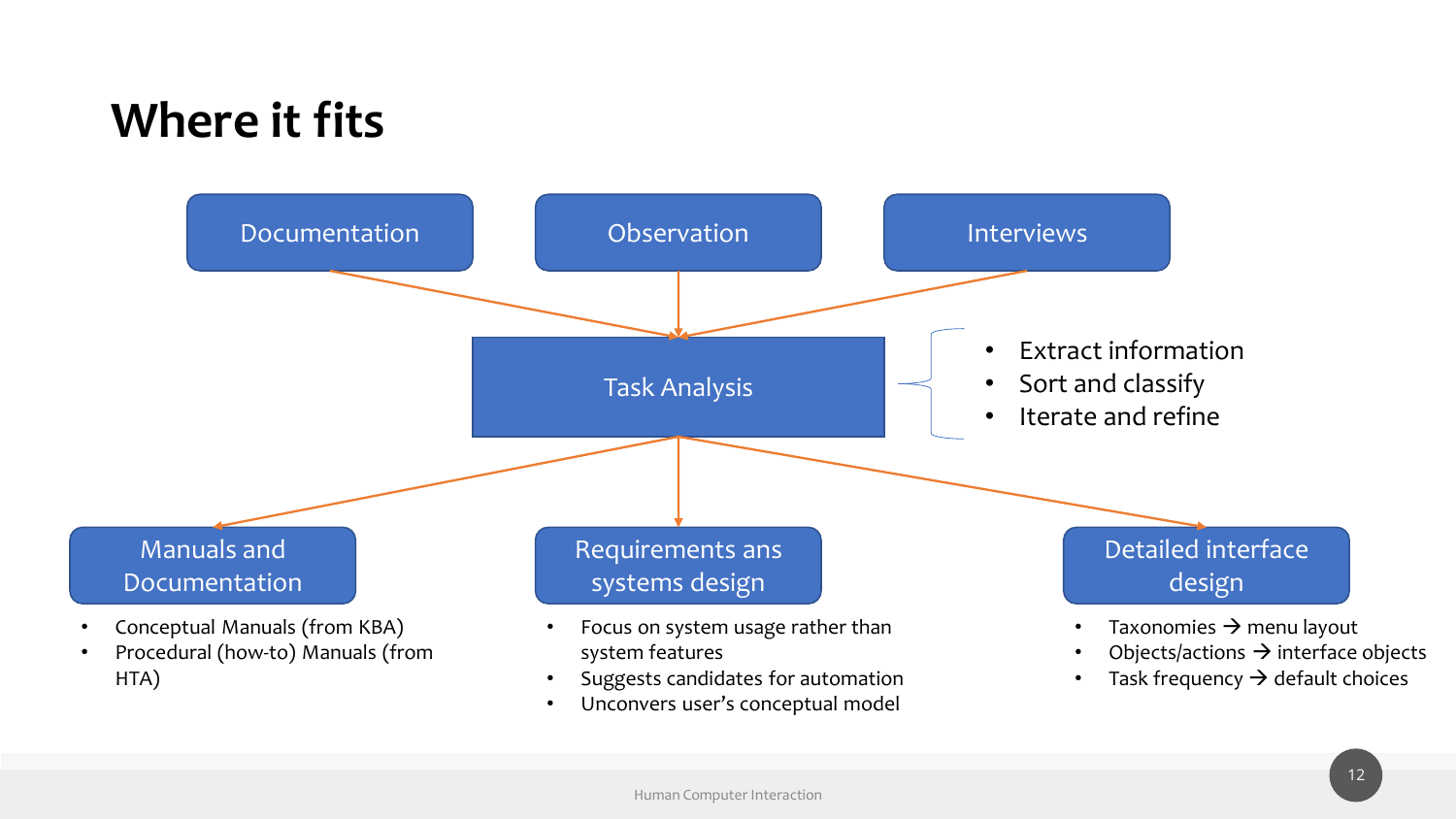## **[Some] Techniques for Analysis**

- **Task decomposition** Splitting tasks into sub-tasks and their ordering.
- **Knowledge-based techniques** − Any information and instructions that users need to know, and how that knowledge is organized
- **Entity-relationship-based analysis** identify actors, objects, relationships and their actions
- **Ethnography** − Observation of users' behavior in the use context.
- **Protocol analysis** Observation and documentation of actions of the user. This is achieved by authenticating the user's thinking. The user is made to think aloud so that the user's mental logic can be understood.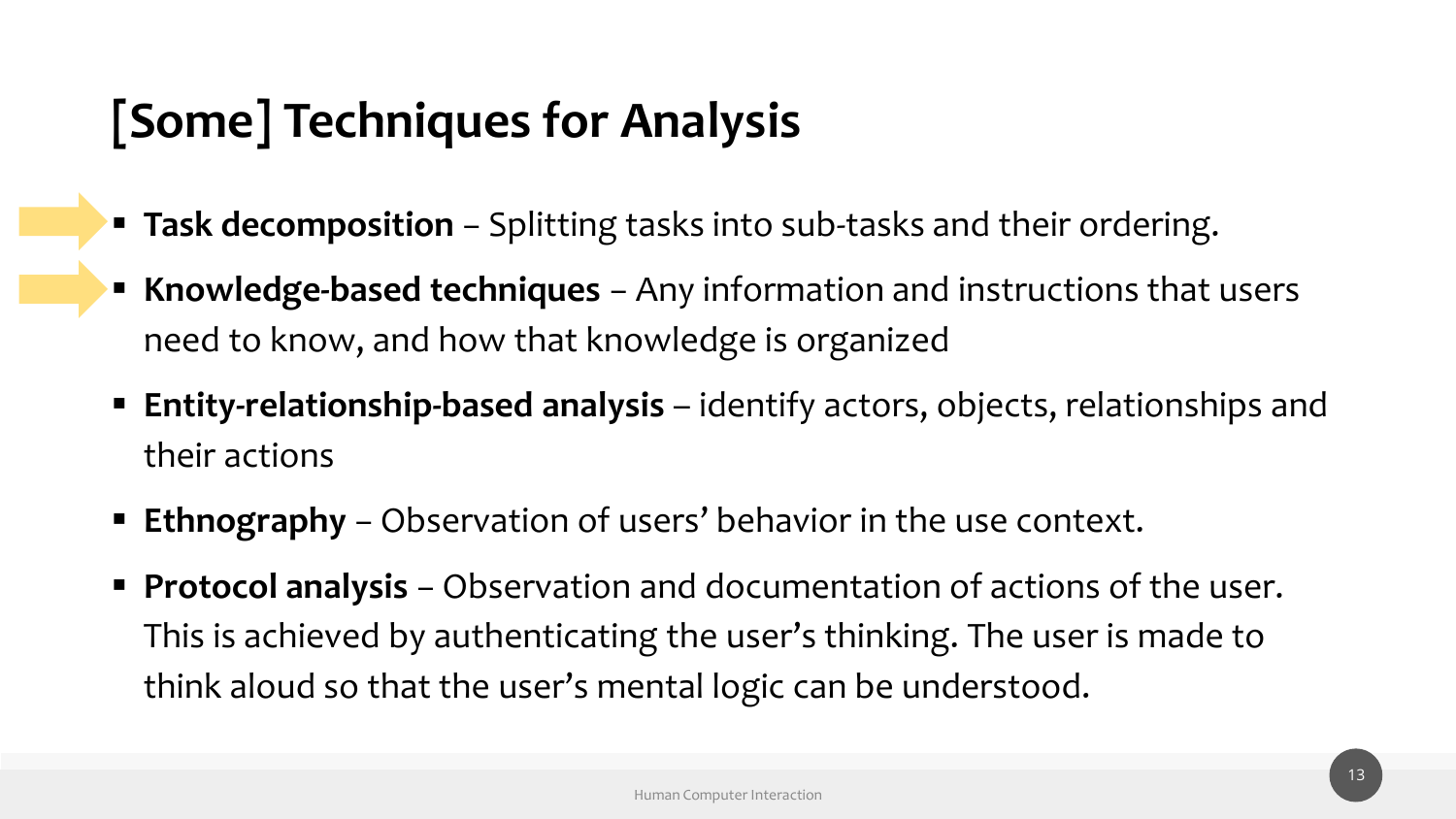# **Hierarchical Task Analysis**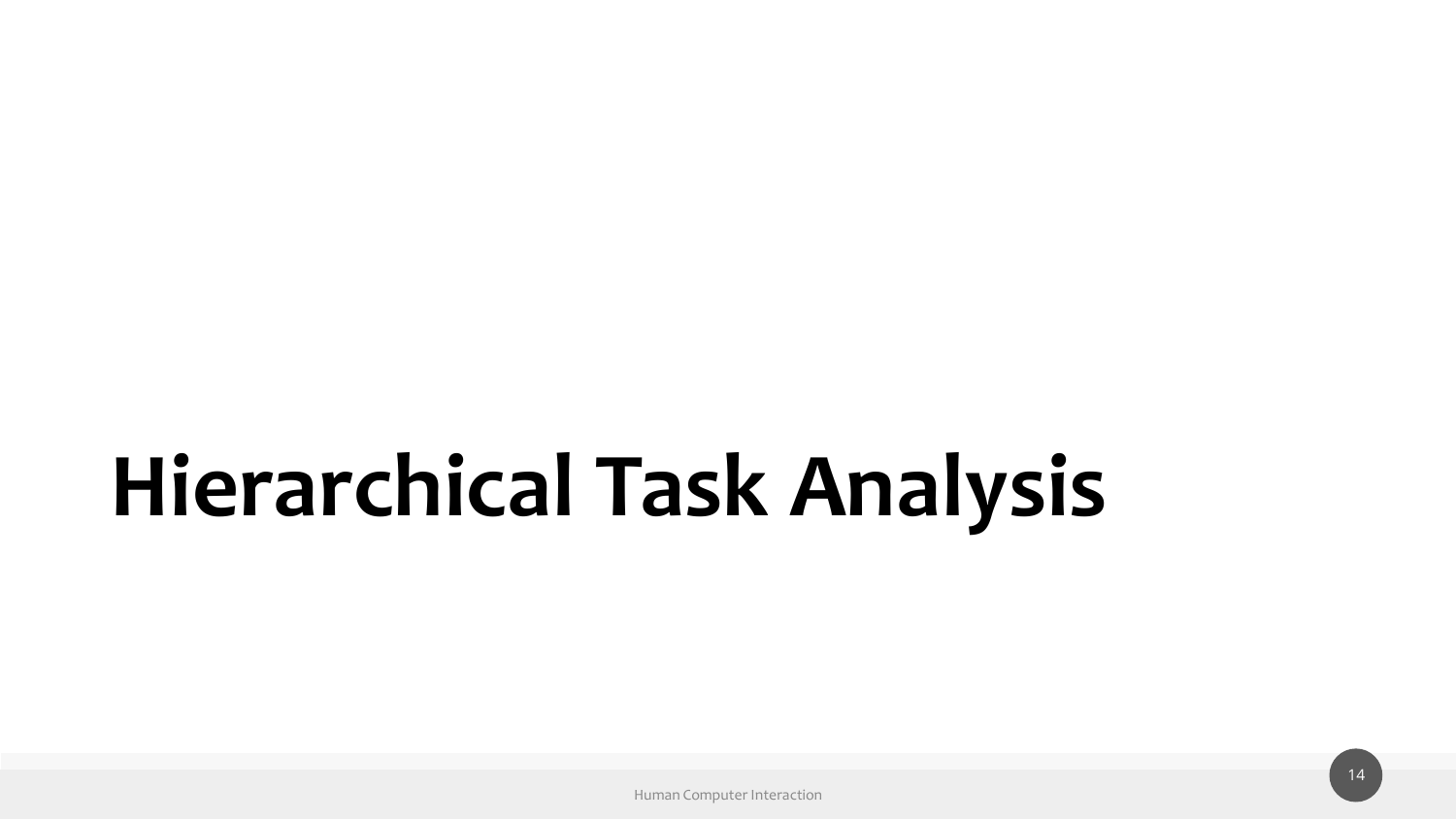## **Hierarchical Task Analysis (HTA)**

- One possible method for Task Decomposition
- Hierarchical Task Analysis is the procedure of **disintegrating tasks into subtasks** that could be analyzed using the logical sequence for execution. This would help in achieving the goal in the best possible way.

"A hierarchy is an organization of elements that, according to prerequisite relationships, describes the path of experiences a learner must take to achieve any single behavior that appears higher in the hierarchy. (Seels & Glasgow, 1990, p. 94)".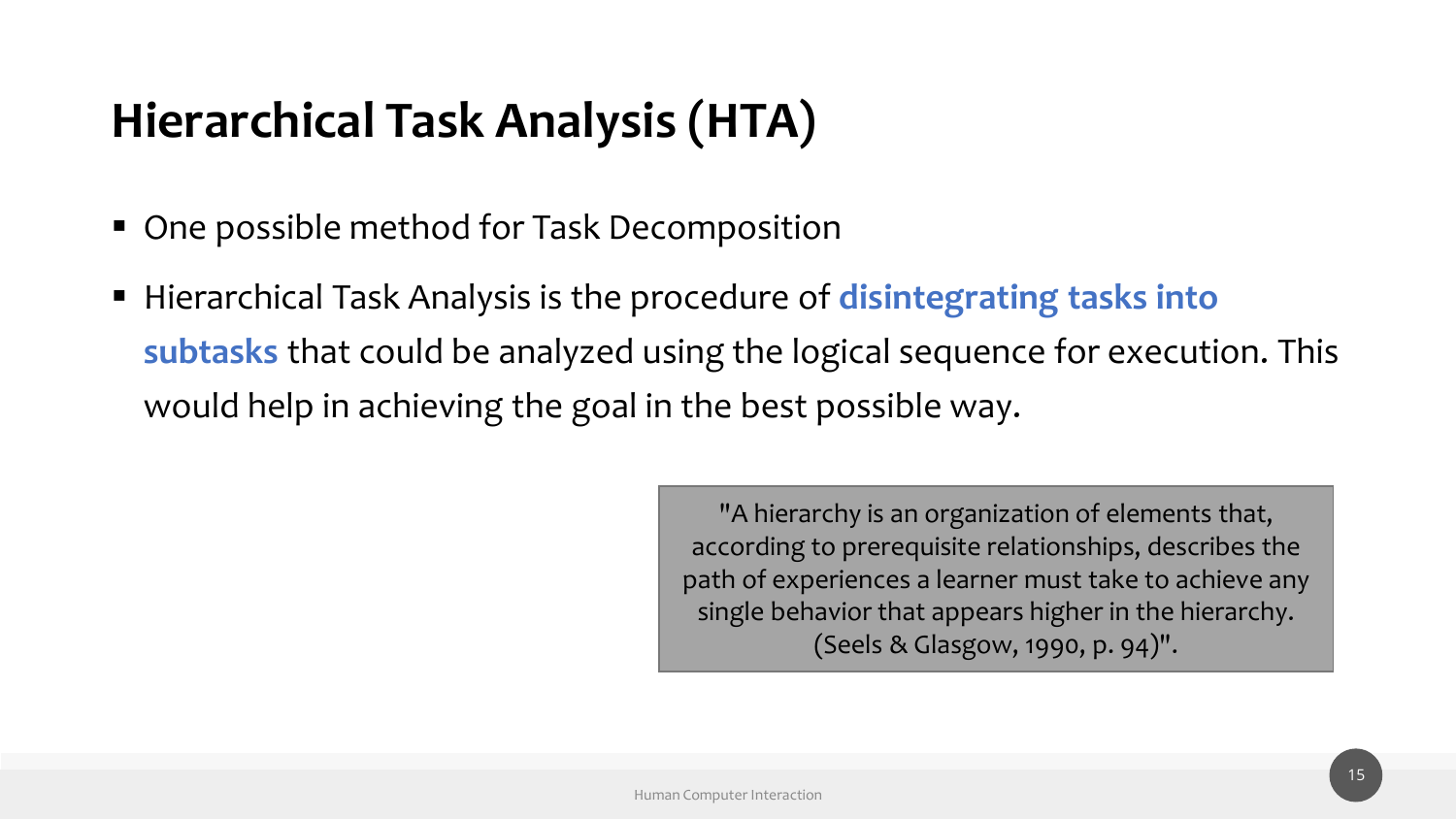#### **Example HTA: How to clean a house**

- $\Omega$ in order to clean the house
	- 1. get the vacuum cleaner out
	- 2. fix the appropriate attachment
	- $\mathbf{3}$ clean the rooms
		- 3.1. clean the hall
		- 3.2. clean the living rooms
		- 3.3. clean the bedrooms
	- 4. empty the dust bag
	- put the vacuum cleaner and attachments away  $5<sub>1</sub>$
- $Plan 0:$  $\frac{1}{2} - 2 - 3 - 5$  in that order. when the dust bag gets full do 4
- $Plan<sub>3</sub>:$ do any of 3.1, 3.2 or 3.3 in any order depending on which rooms need cleaning
- A hierarchy of tasks and sub-tasks
	- o Indentation and numbering denote the levels
- A set of **plans** describing in what order and under what conditions subtasks are performed
	- o Plans are labeled by the task they describe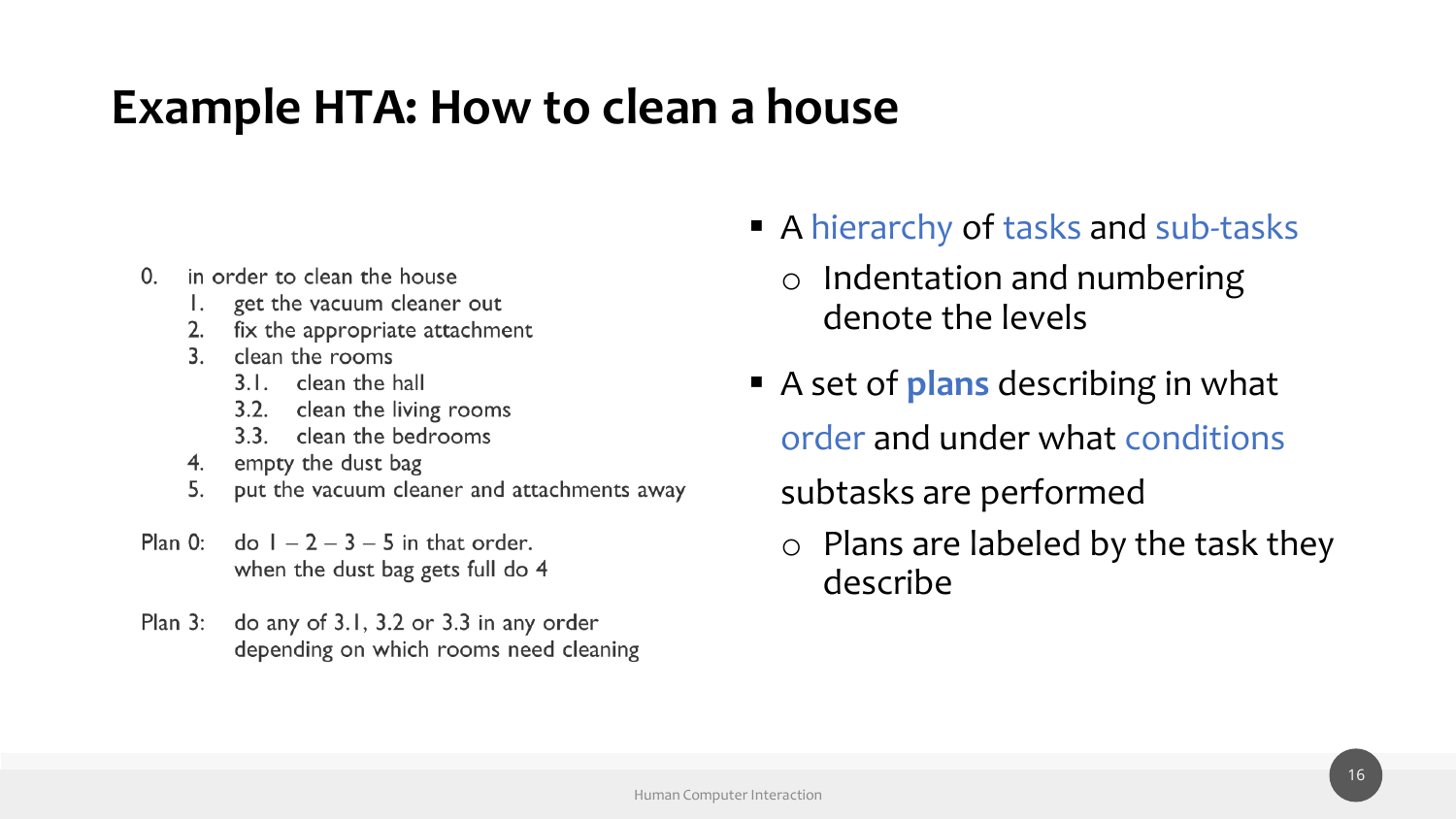#### **Notes**

- $\Omega$ . in order to clean the house
	- 1. get the vacuum cleaner out
	- 2. fix the appropriate attachment
	- $\mathbf{3}$ clean the rooms
		- 3.1. clean the hall
		- 3.2. clean the living rooms
		- 3.3. clean the bedrooms
	- 4. empty the dust bag
	- put the vacuum cleaner and attachments away  $5<sub>1</sub>$
- $Plan 0:$  $\frac{1}{2} - 2 - 3 - 5$  in that order. when the dust bag gets full do 4
- Plan 3: do any of 3.1, 3.2 or 3.3 in any order depending on which rooms need cleaning
- Not all tasks are mandatory
	- $\circ$  E.g., task 4 is needed only if the bag is full.
- The order or operations may be free
	- o E.g., the rooms may be cleaned in any order
- Could be further refined with additional knowledge or context
	- O E.g., Plan 3: do 3.1 every day 3.2 once a week when visitors are due 3.3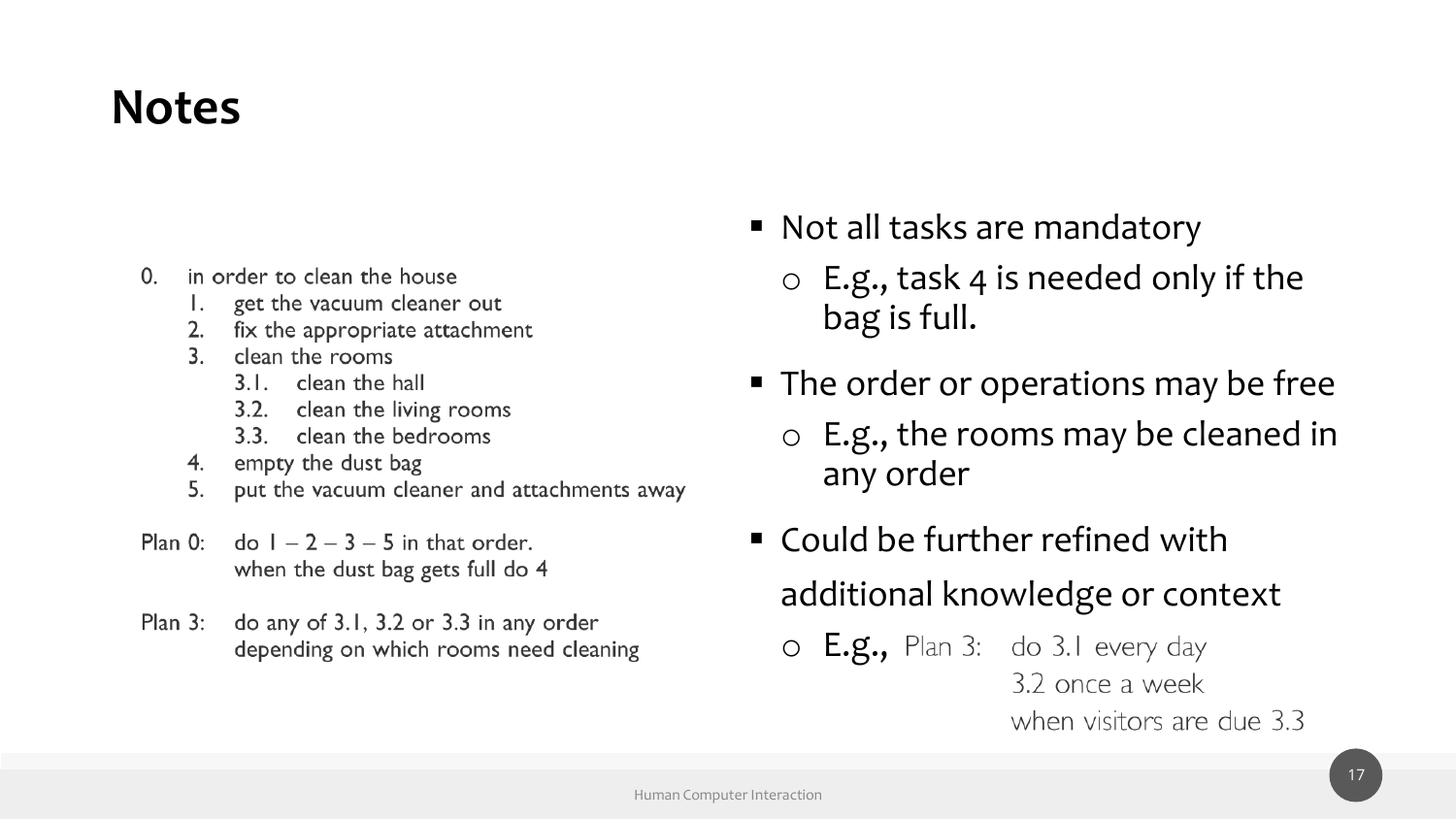## **Expanding the hierarchy (1/2)**

- Each task is de-composed in subtasks, iteratively and recursively
	- o Answer to the question: «what subtasks must be accomplished in order to perform the main task?»
	- o The answer will come from direct observation, expert opinion, documentation, …
- Procedural task knowledge elicitation techniques:
	- o Observation, re-enactment
	- o Ask about procedures and triggers (pre-conditions)
	- o "What happens if X goes wrong?"
	- o Sorting steps into appropriate orders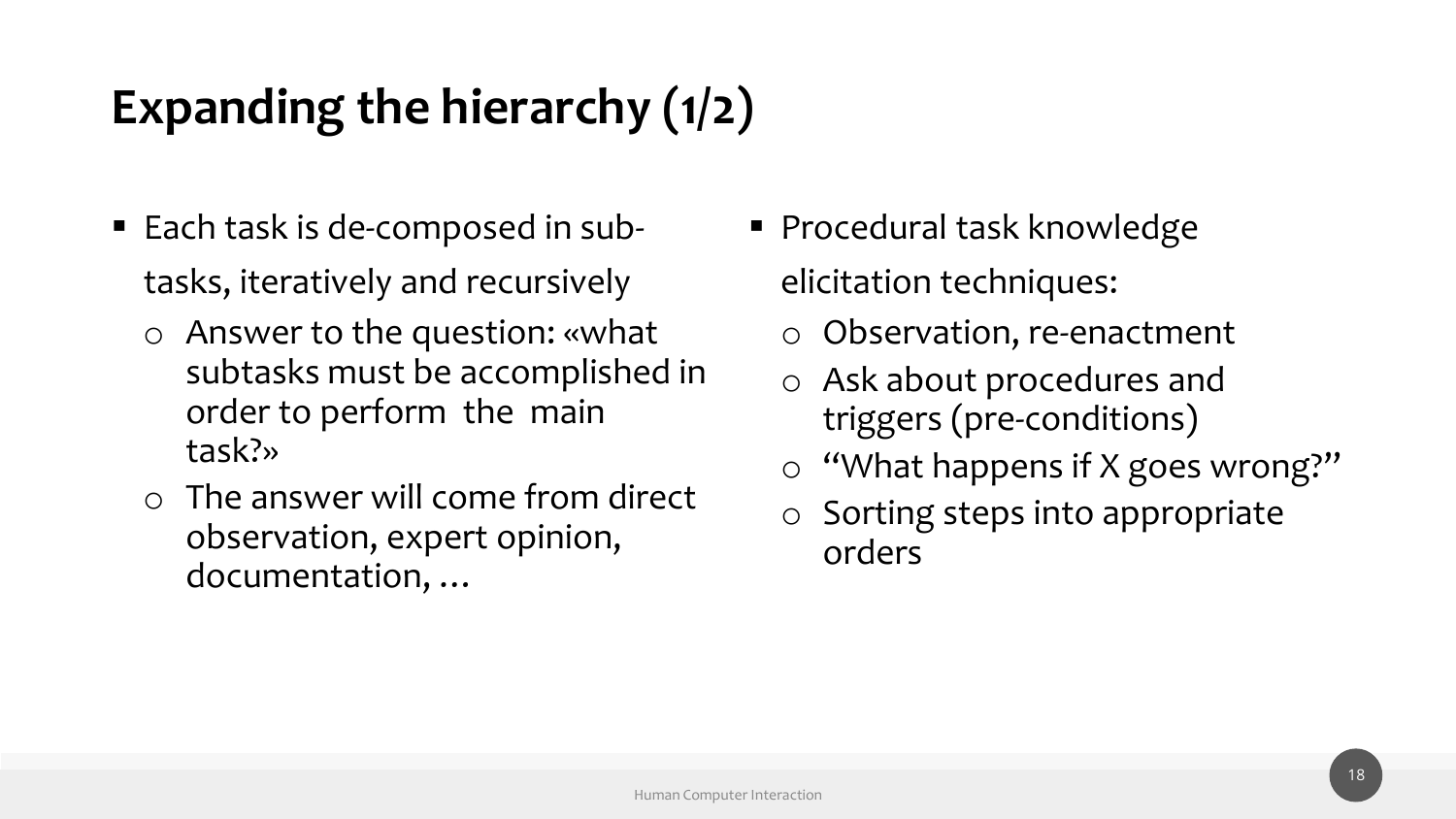## **Expanding the hierarchy (2/2)**

- When is this process stopped?
	- o Depends on the intended usage of the HTA (design vs documentation vs troubleshooting vs …)
	- o Expand only relevant tasks
	- o «Simple» tasks should be obvious to the users, and they should not contain hidden risks of failure
	- o Motor actions are the lowest level (not always needed )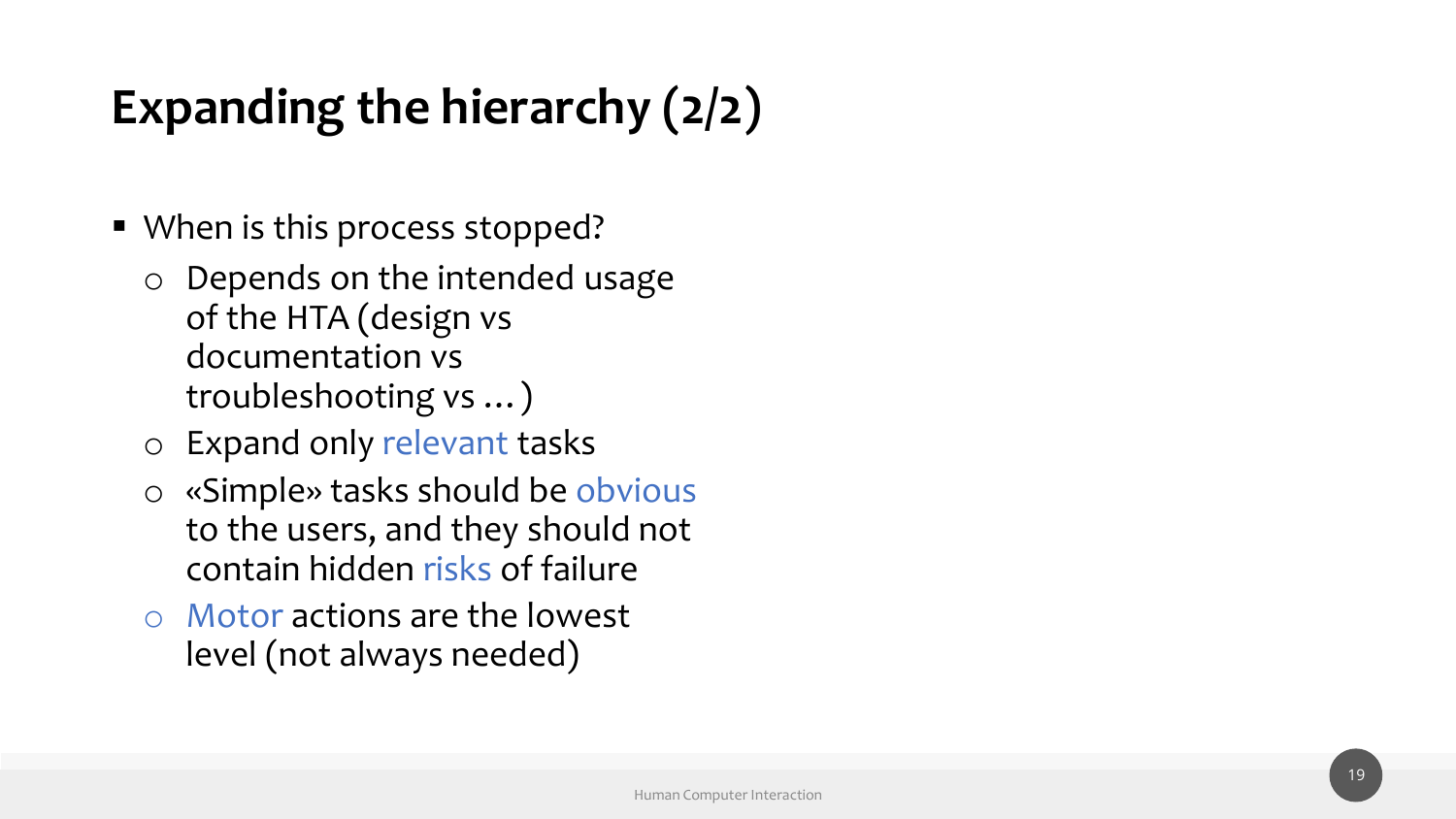## **Example**

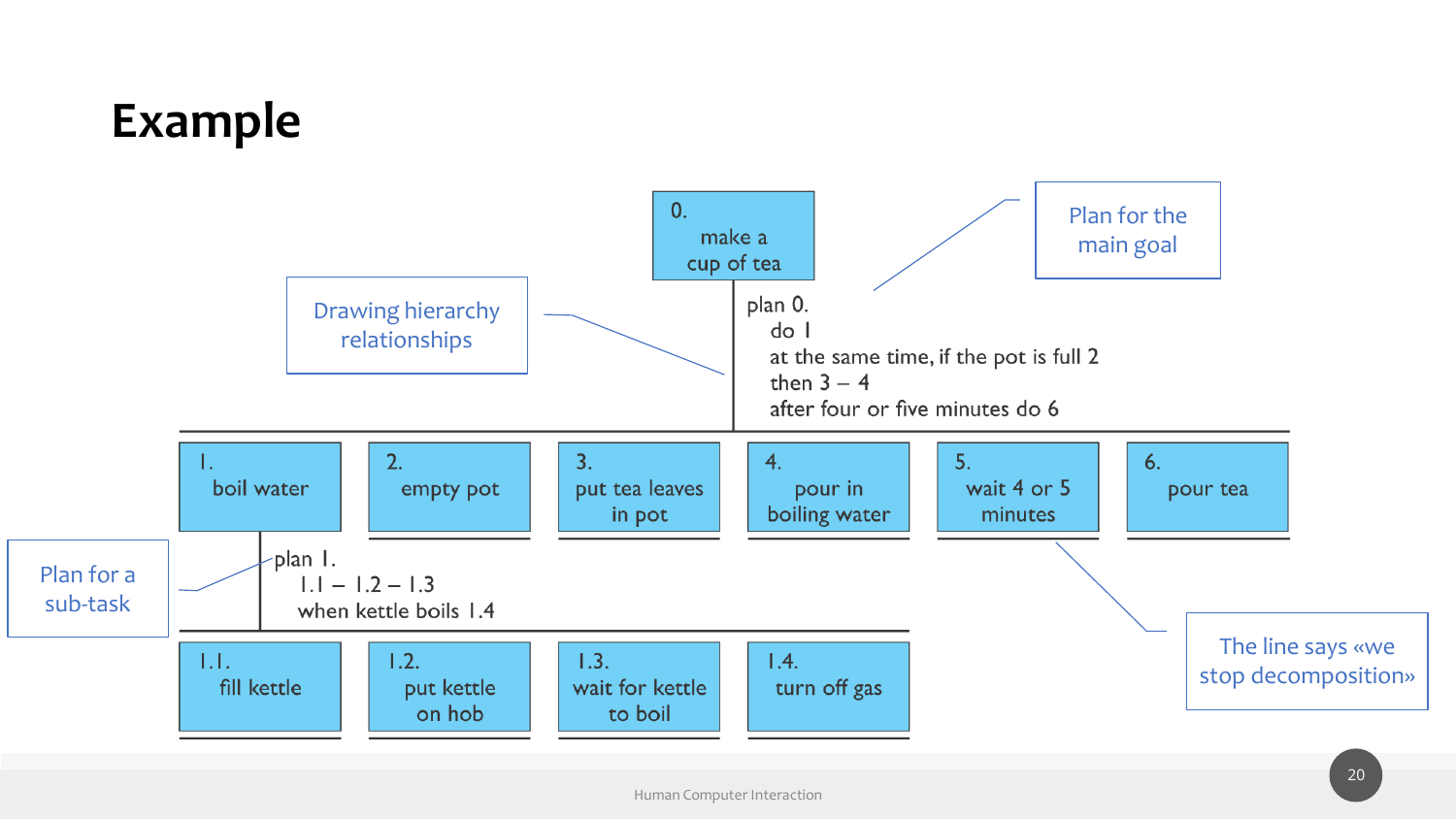## **Tasks as explanation**

- Imagine asking the user the question: o **What are you doing now?**
- For the same action the answer may be:
	- o typing ctrl-B
	- o making a word bold
	- o emphasising a word
	- o editing a document
	- o writing a letter
	- o preparing a legal case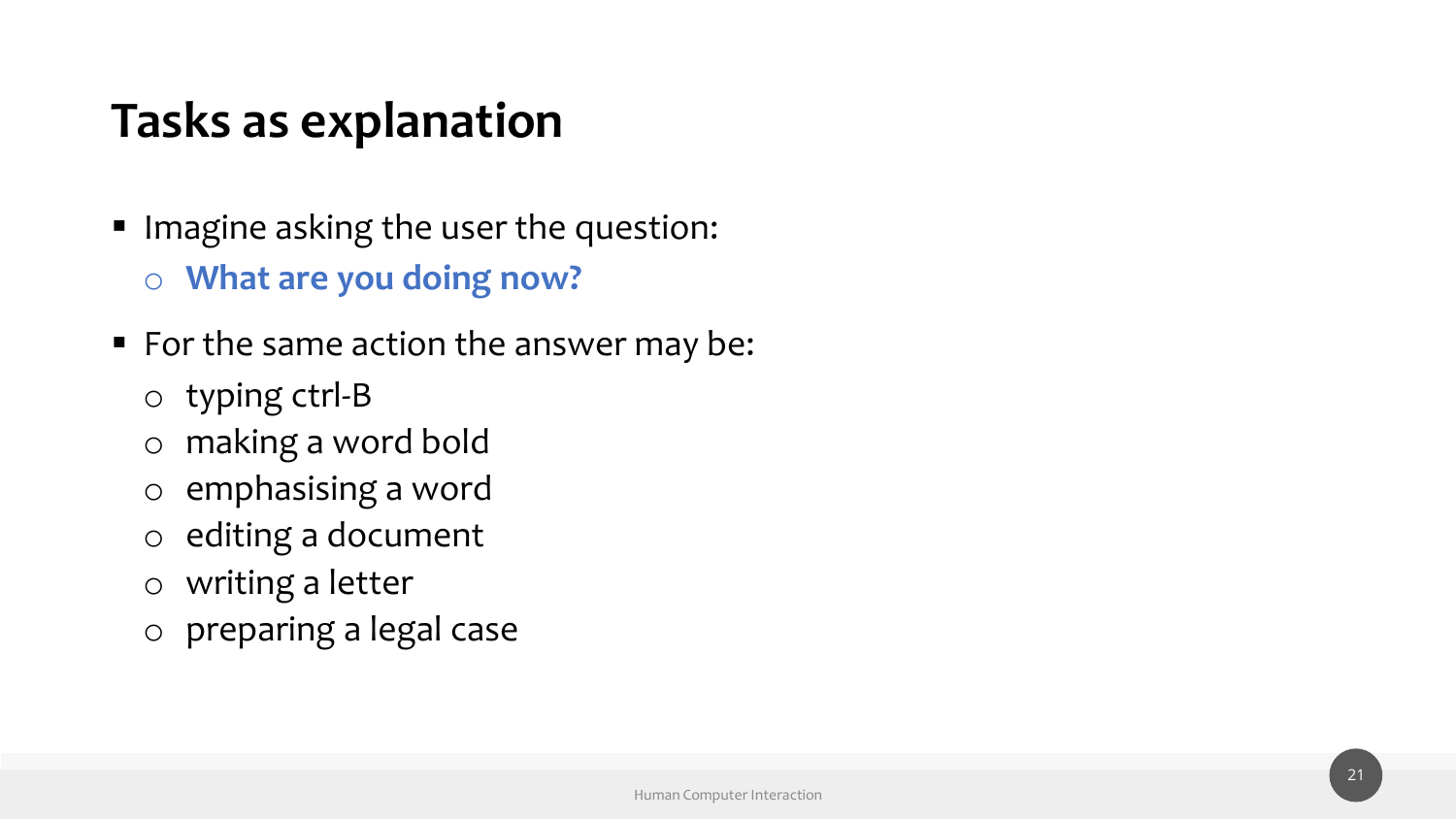## **Refining the HTA**



- Checking matched actions
	- o Turn "off" without turning "on"?
- Restructuring
	- o "Make pot" might be a meaningful task and group related actions
- Balancing complexity
	- $\circ$  Is "pour tea" simpler than "make" pot"?
- Generalizing
	- o If we want to make one *or more*  cups?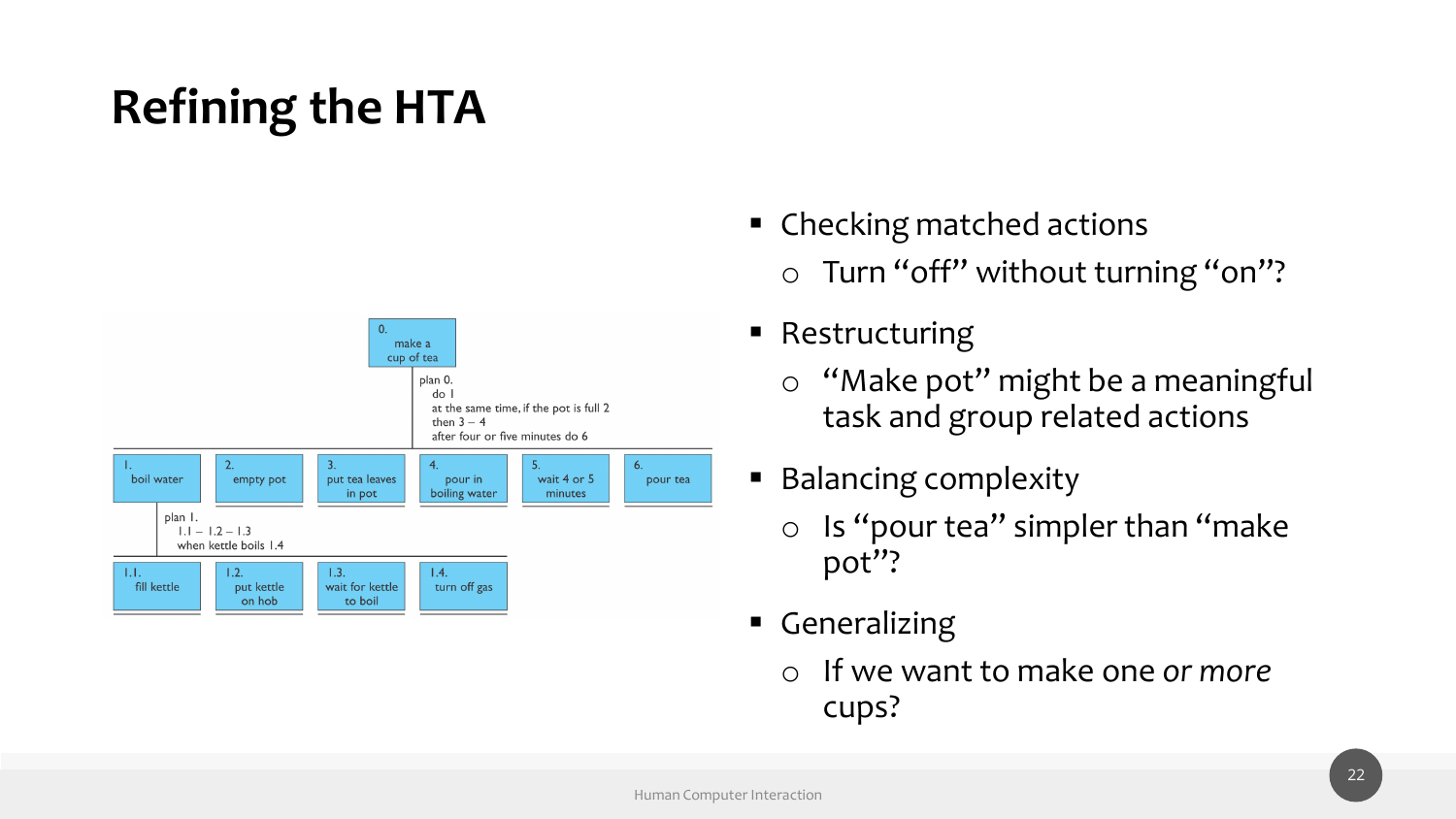

Human Computer Interaction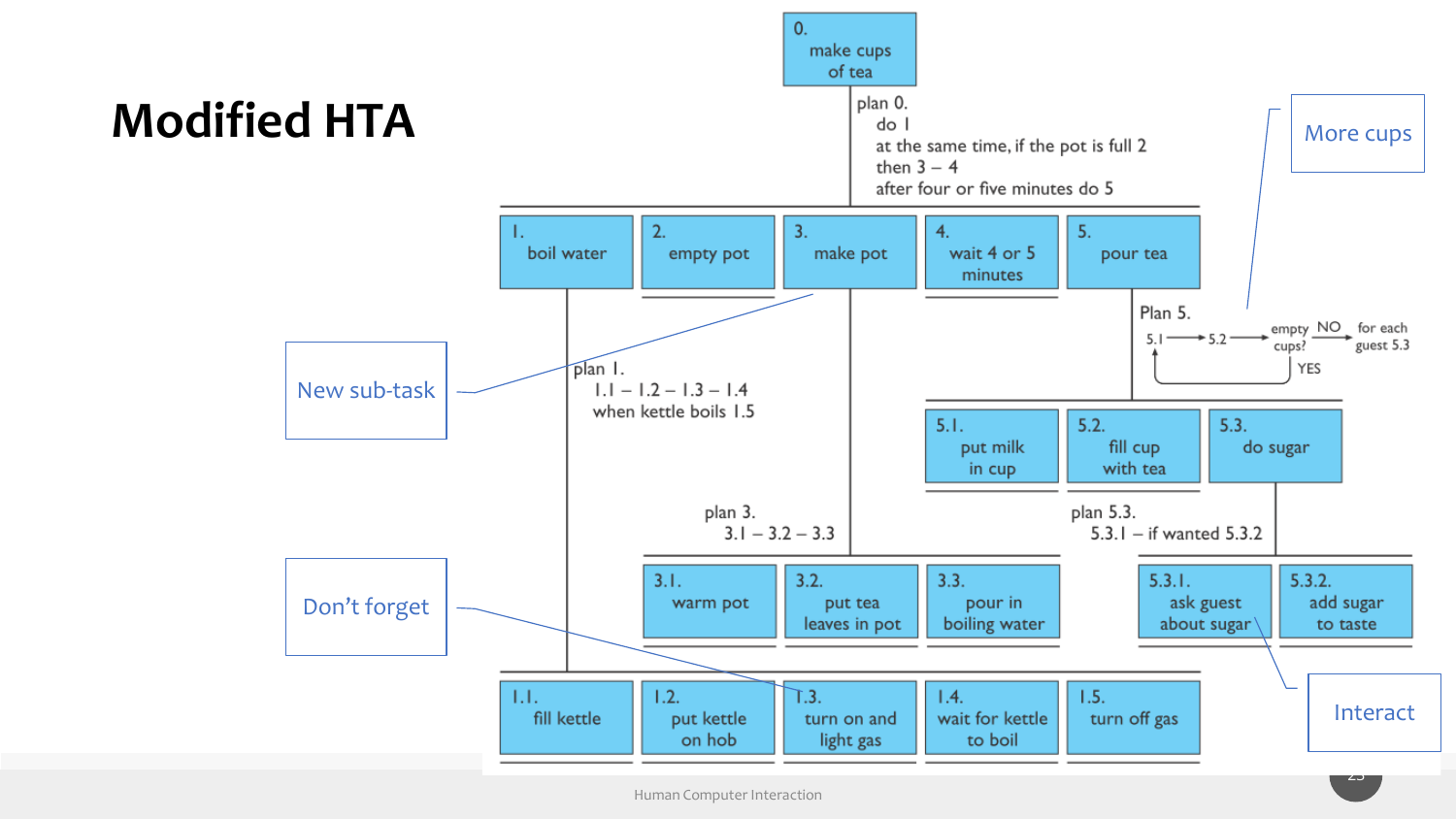### **Main constructs to define Plans**

- **Fixed sequence**  1.1 then 1.2 then 1.3
- **Optional tasks**  if the pot is full 2
- **Wait for events**  when kettle boils 1.4
- **Cycles**  do 5.1 5.2 while there are still empty cups
- **Time-sharing**  do 1; at the same time ...
- **Discretionary** do any of 3.1, 3.2 or 3.3 in any order
- **EXTERG** most plans involve several of the above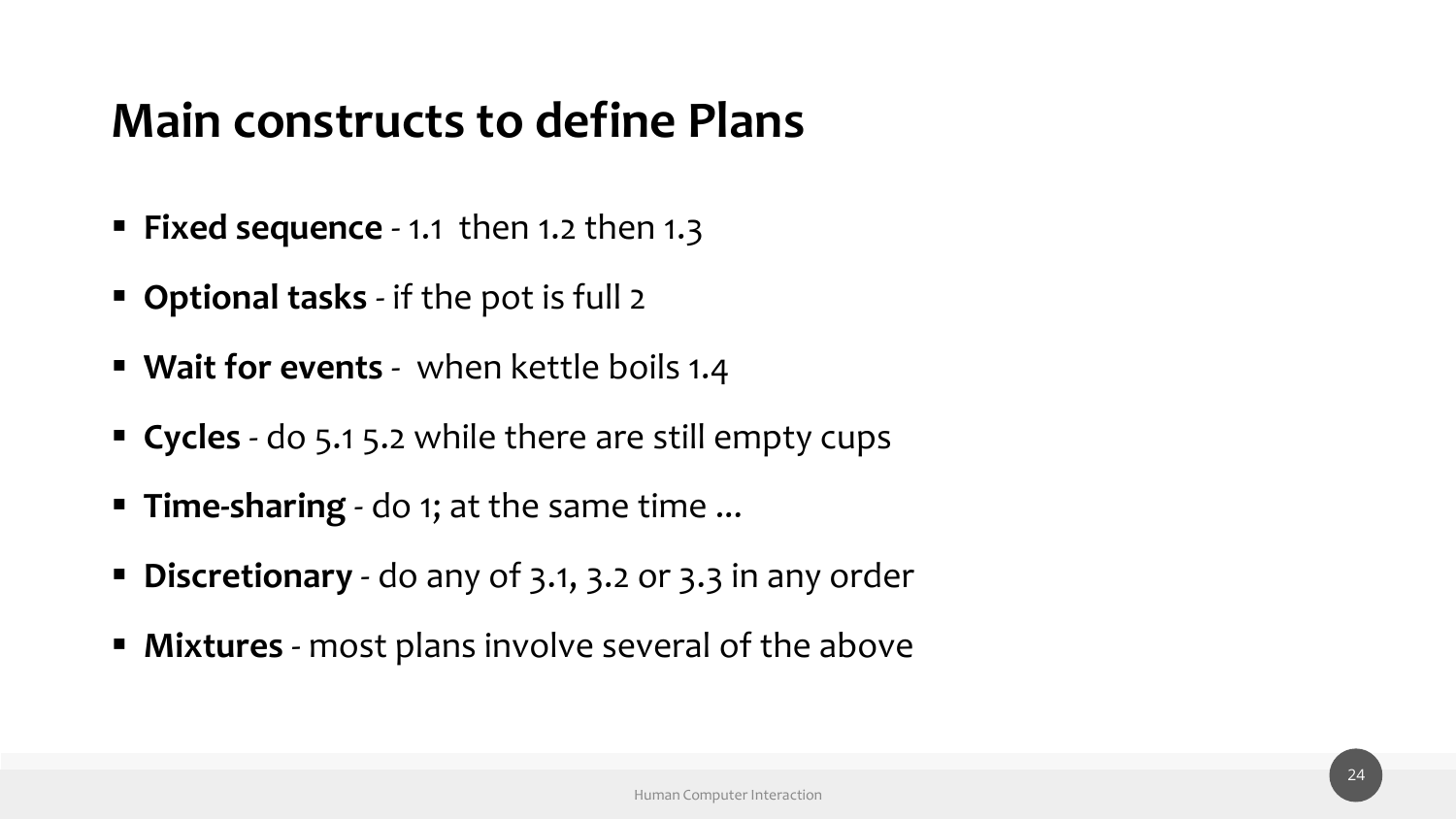# **Knowledge-based Analysis**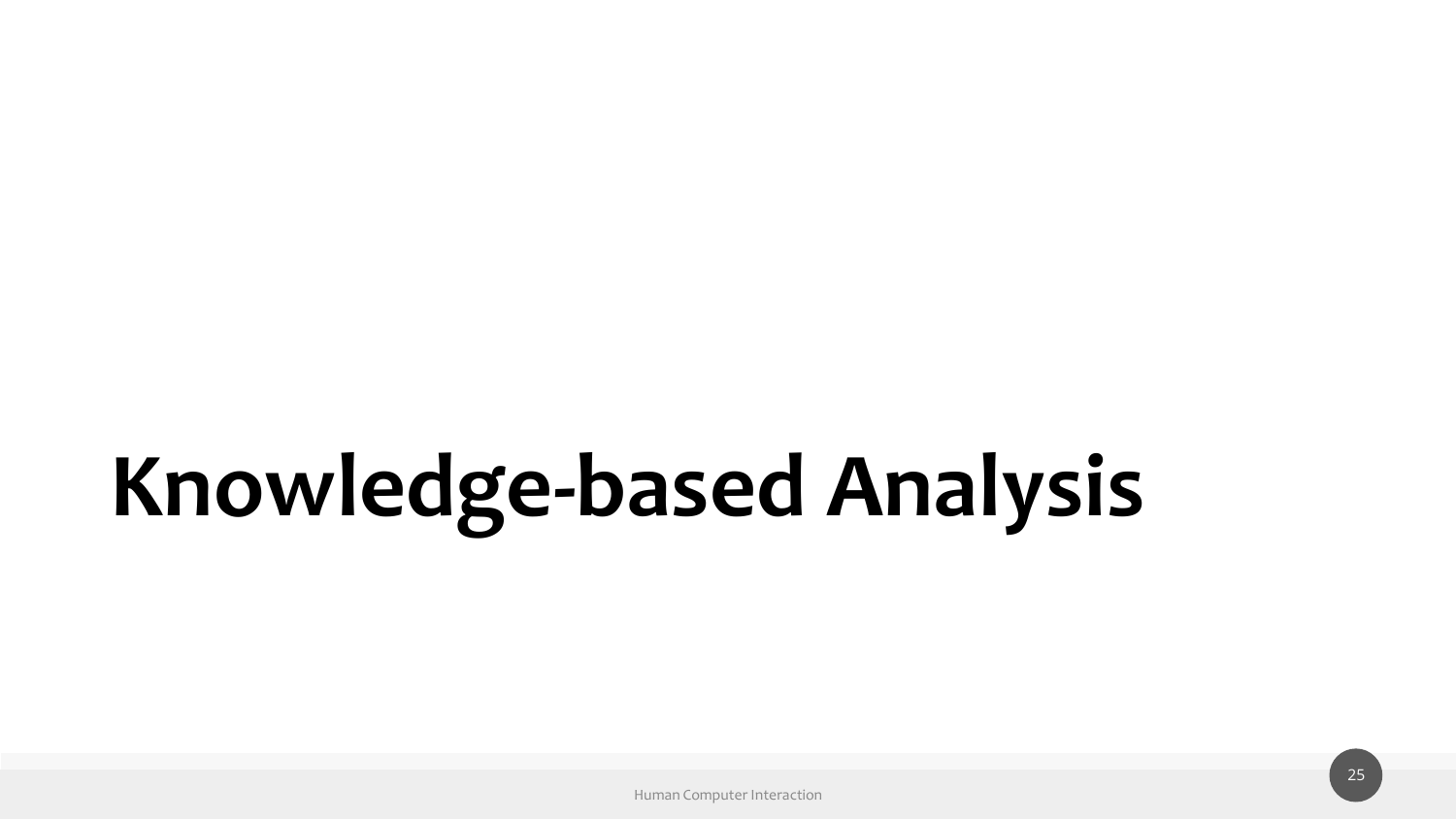## **Knowledge-based Analysis**

- Aim to understand knowledge required for a task
	- o Provide training material, how-to manuals
	- o Take advantage of common knowledge across tasks
	- o Organize information and Navigation in the application
- Focus on:
	- o Objects used in task
	- o Actions performed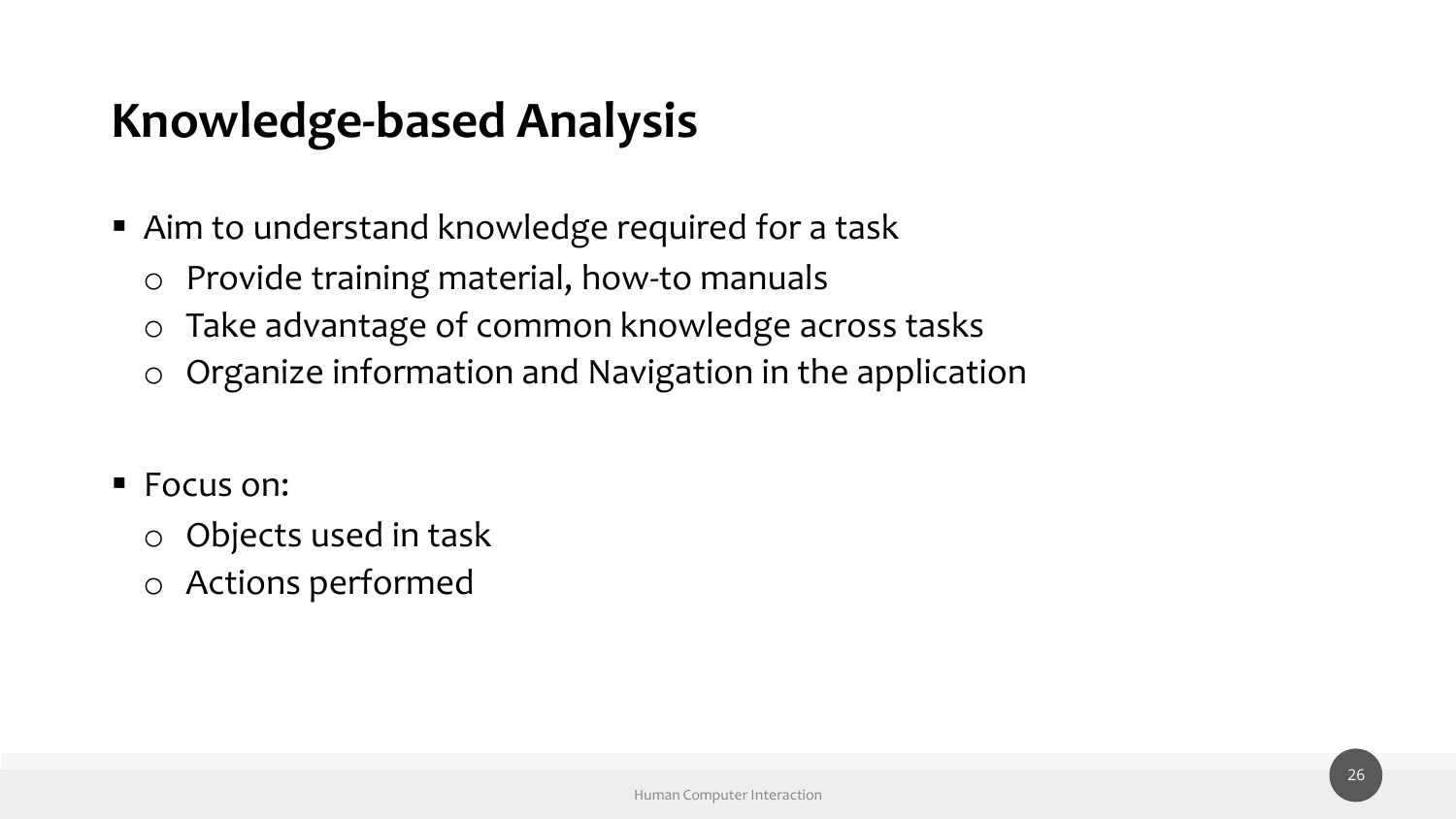## **Capturing Knowledge**

- Use taxonomies:
	- o Represent levels of abstraction
	- o Organisation (grouping) depends on purpose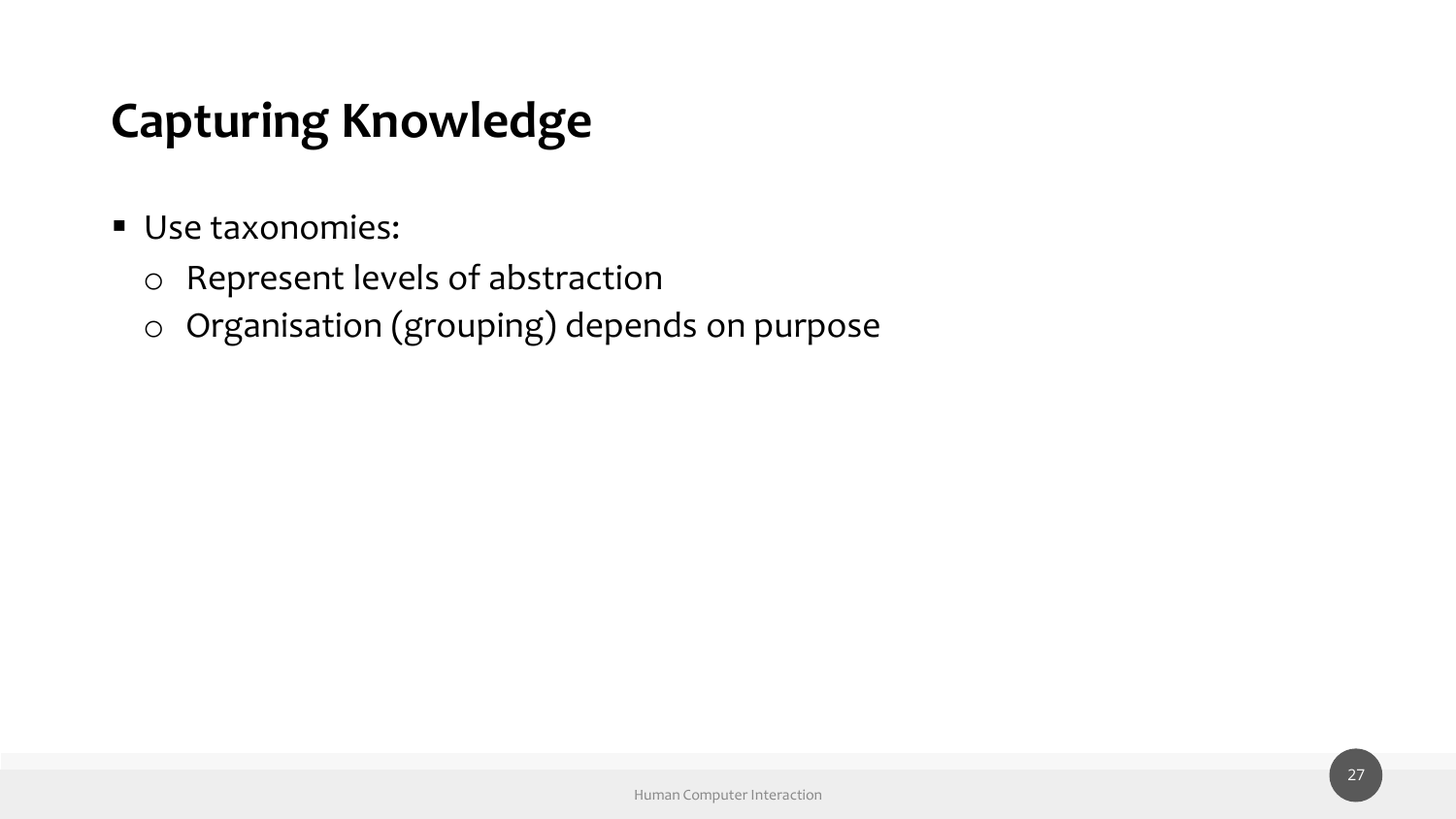#### **Example: Taxonomy of Car Controls**

motor controls steering wheel, indicators steering engine/speed direct ignition, accelerator, foot brake clutch, gear stick gearing lights headlights, hazard lights external internal courtesy light wash/wipe front wipers, rear wipers wipers washers front washers, rear washers temperature control, air direction, fan, rear screen heater heating hand brake, door lock parking radio numerous!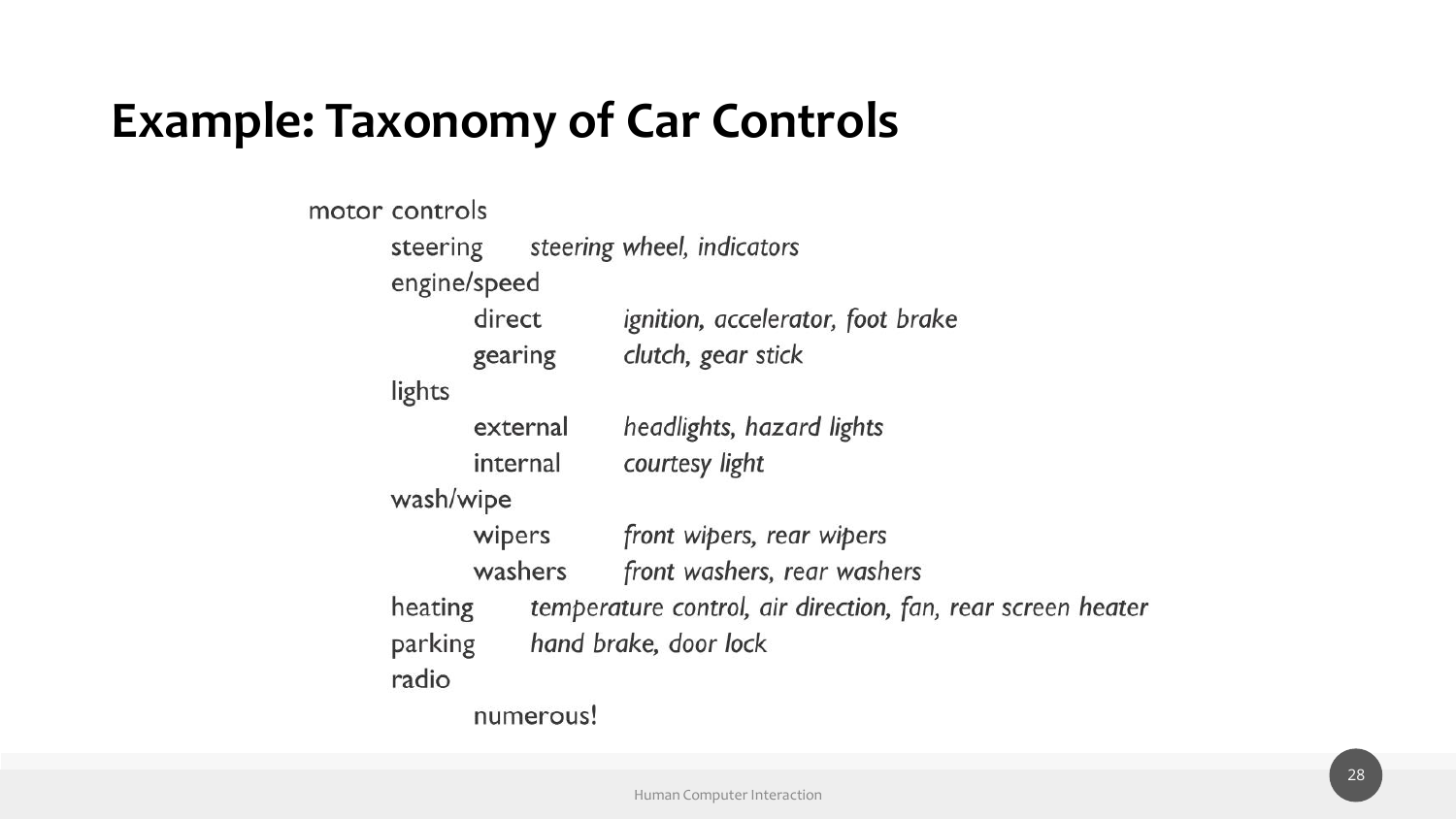#### **How to generate concepts?**

- Declarative knowledge elicitation techniques:
	- o Established convention, existing documentation
	- o Asking users to list objects; card sorting
	- o Structured interviews, listing nouns and verbs
- Group concepts according to general-specific relationships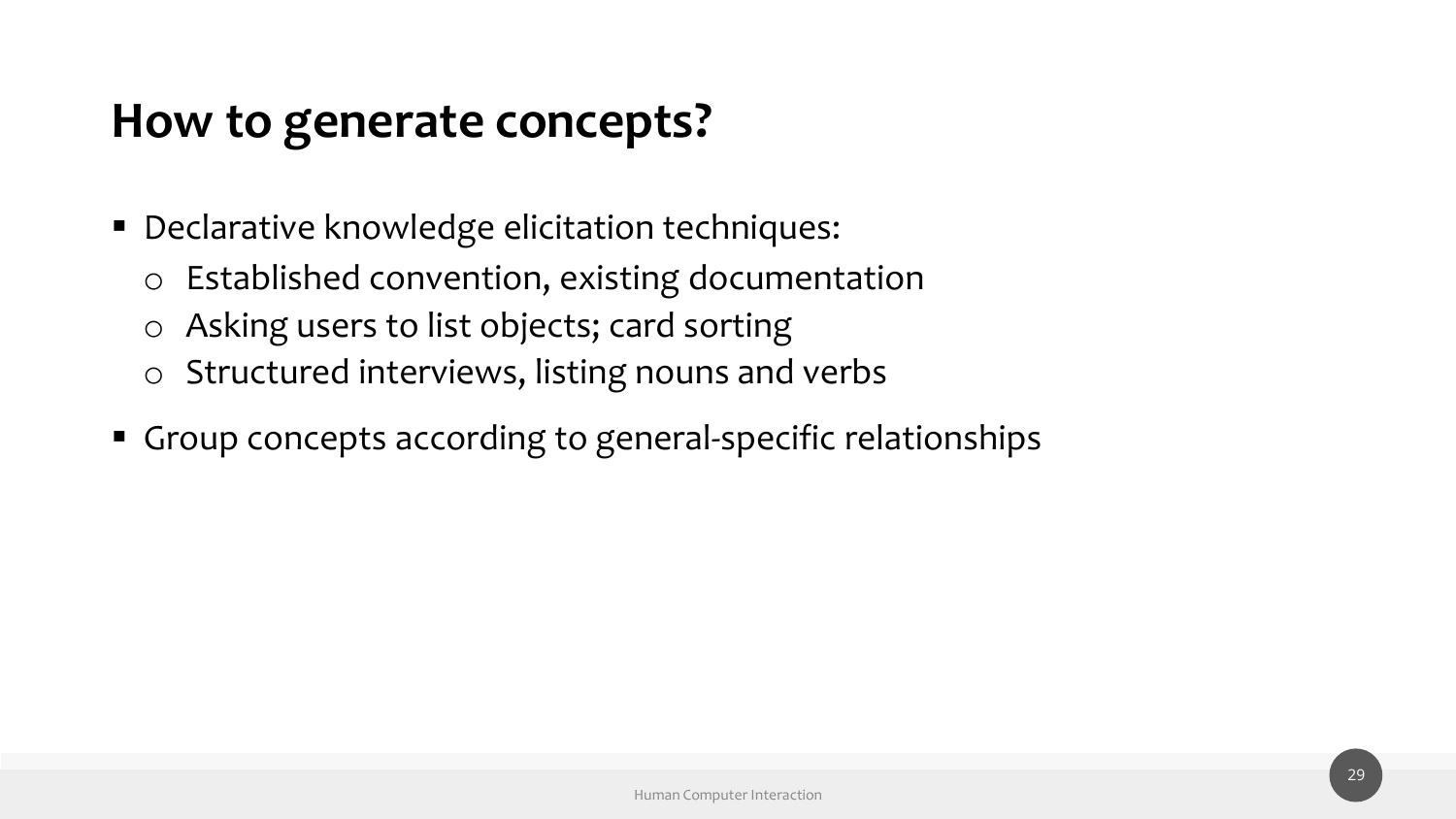## **Modeling depends on your goals**

■ Functional decomposition (what they do)

wash/wipe wipers front wipers, rear wipers washers front washers, rear washers

■ Positional decomposition (where they are located)

| wash/wipe | front front wipers, front washers |
|-----------|-----------------------------------|
|           | rear rear wipers, rear washers    |

■ Both views are correct, both are useful in different contexts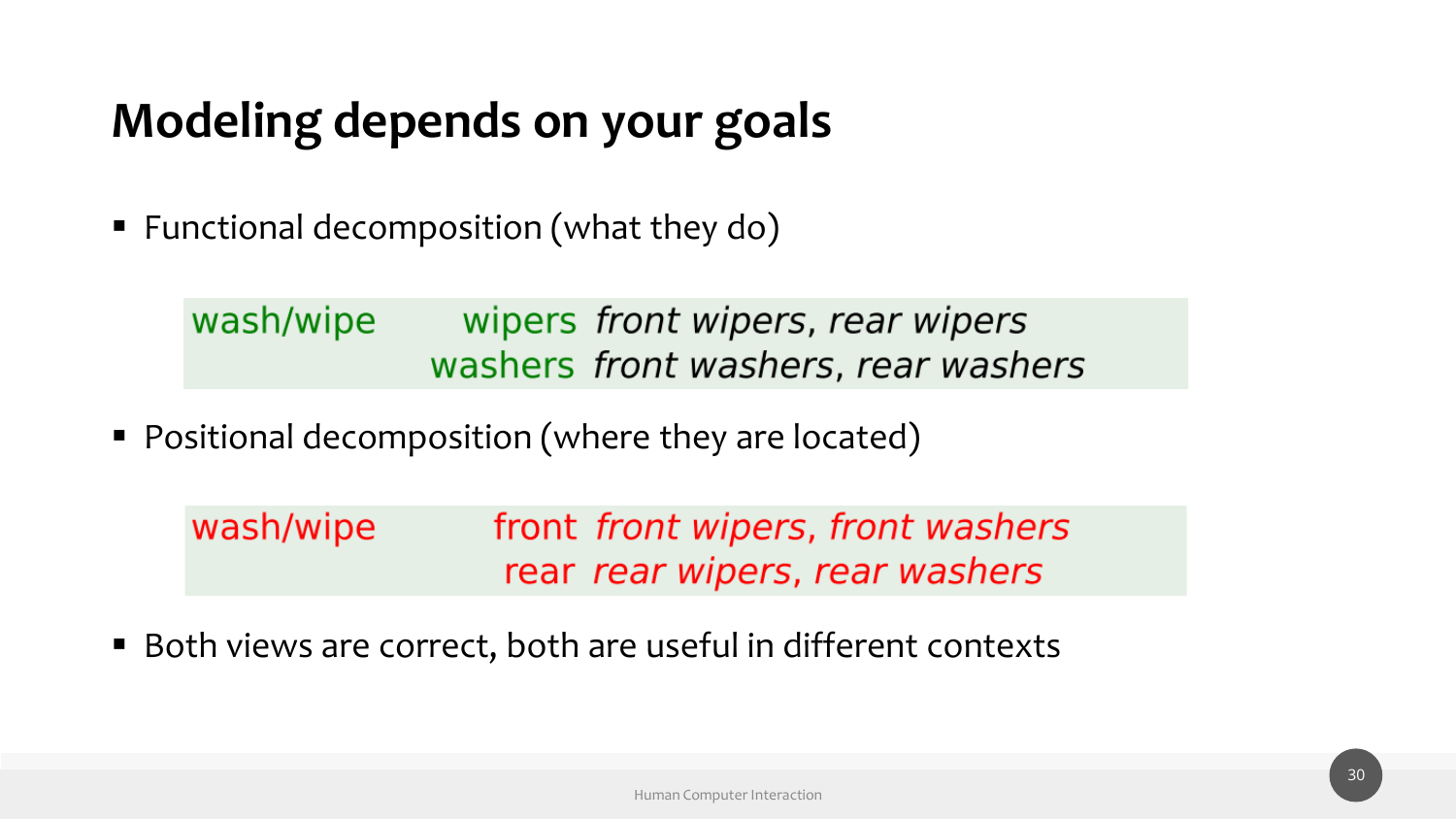## **Task Descriptive Hierarchy**

■ More complex formalisms (not studied here) aim at capturing several (all?) points of view in a unique model

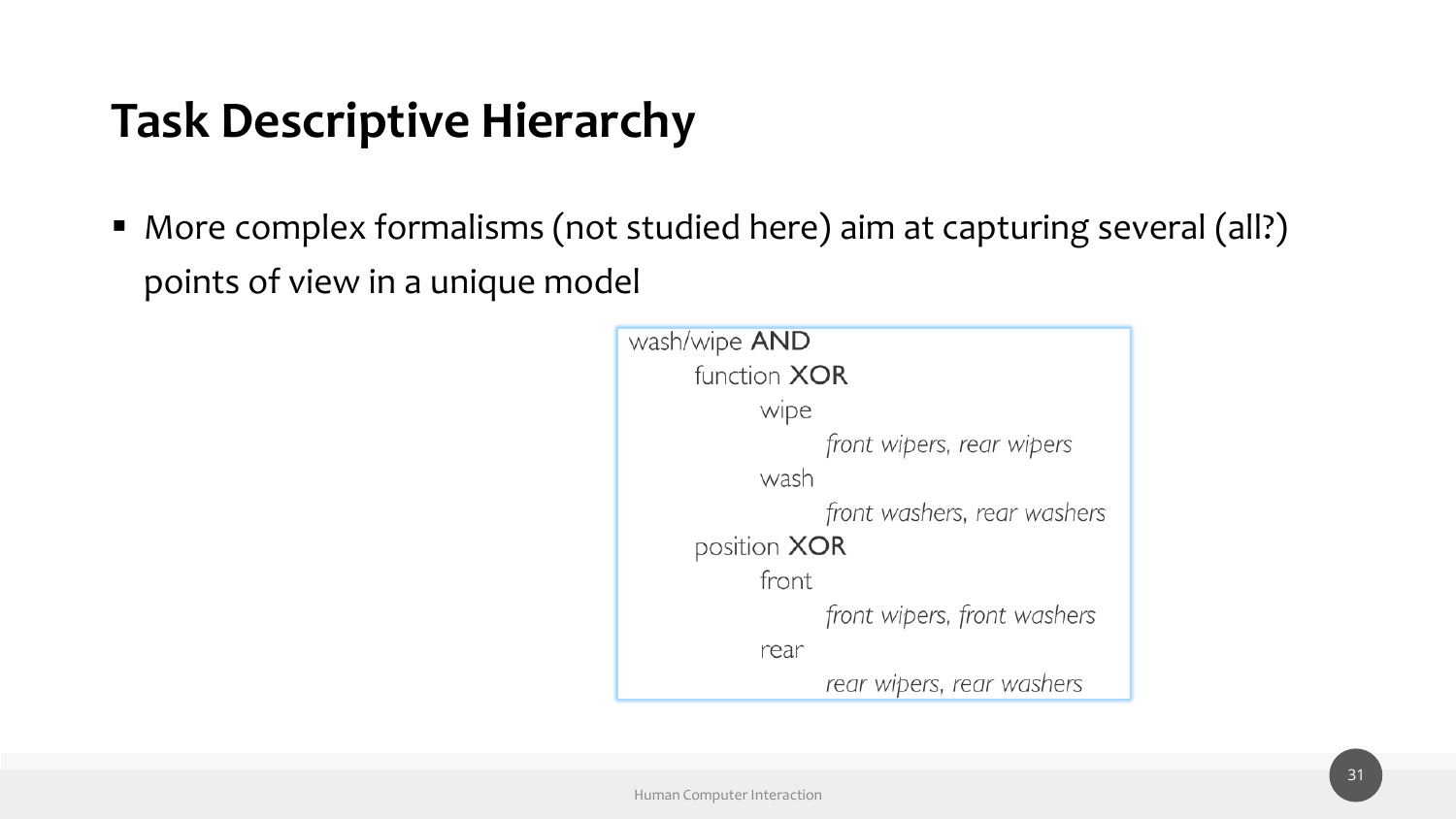#### **From concept taxonomies to User Interfaces**

| Carattere                                                                                                               |                                                                                                                                                                                                                        |              |                                         |                                                                                                              | 7                                                                                                            | ×       |  |  |  |
|-------------------------------------------------------------------------------------------------------------------------|------------------------------------------------------------------------------------------------------------------------------------------------------------------------------------------------------------------------|--------------|-----------------------------------------|--------------------------------------------------------------------------------------------------------------|--------------------------------------------------------------------------------------------------------------|---------|--|--|--|
| Carattere                                                                                                               | Avanzate                                                                                                                                                                                                               |              |                                         |                                                                                                              |                                                                                                              |         |  |  |  |
| <b>Effetti</b>                                                                                                          | Tipo di carattere:<br><b>Times New Roman</b><br><b>The Serif Hand</b><br><b>The Serif Hand Black</b><br>The Serif Hand Extrablack<br>The Serif Hand Light<br><b>Times New Roman</b><br>Colore carattere:<br>Automatico | $\checkmark$ | ۸<br>Stile sottolineatura:<br>(nessuna) | Stile carattere:<br>Grassetto<br>Normale<br>Corsivo<br>Grassetto<br><b>Grassetto Corsivo</b><br>$\checkmark$ | Dimensione:<br>16<br>10<br>۸<br>11<br>12<br>14<br>16<br>Colore sottolineatura:<br>Automatico<br>$\checkmark$ |         |  |  |  |
| <b>Barrato</b><br>Barrato doppio<br>Apice<br>Pedice                                                                     |                                                                                                                                                                                                                        |              |                                         | Maiuscoletto<br>Tutto majuscole<br>Nascosto                                                                  |                                                                                                              |         |  |  |  |
| Anteprima                                                                                                               |                                                                                                                                                                                                                        |              |                                         |                                                                                                              |                                                                                                              |         |  |  |  |
| 14BHD<br>Tipo di carattere TrueType. Lo stesso tipo di carattere verrà utilizzato per lo schermo e per la<br>stampante. |                                                                                                                                                                                                                        |              |                                         |                                                                                                              |                                                                                                              |         |  |  |  |
|                                                                                                                         | Imposta come predefinito                                                                                                                                                                                               |              | Effetti di testo                        |                                                                                                              | OK                                                                                                           | Annulla |  |  |  |

- A Typeface is described by Font, Style, Size, Color
- Different «effects» may be applied
- Moving in the dialog window will explore different related concepts in the taxonomy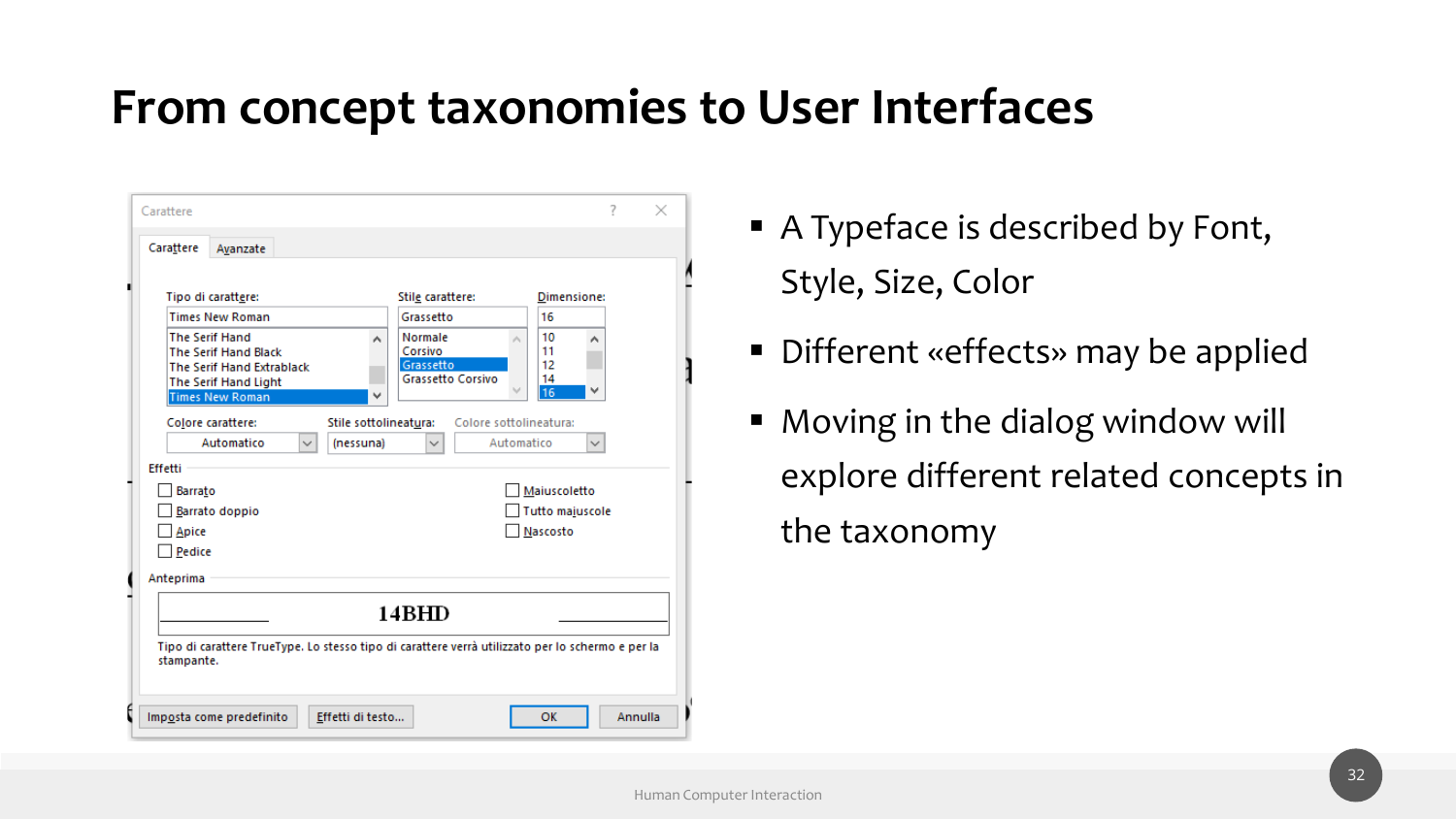## **References**

- Alan Dix, Janet Finlay, Gregory Abowd, Russell Beale: Human Computer Interaction, 3<sup>rd</sup> Edition, Chapter 15 "Task Analysis"
- David Benyon: Designing Interactive Systems, Chapter 11 "Task Analysis"
- <http://www.usabilitybok.org/task-analysis>
- <https://www.usability.gov/how-to-and-tools/methods/task-analysis.html>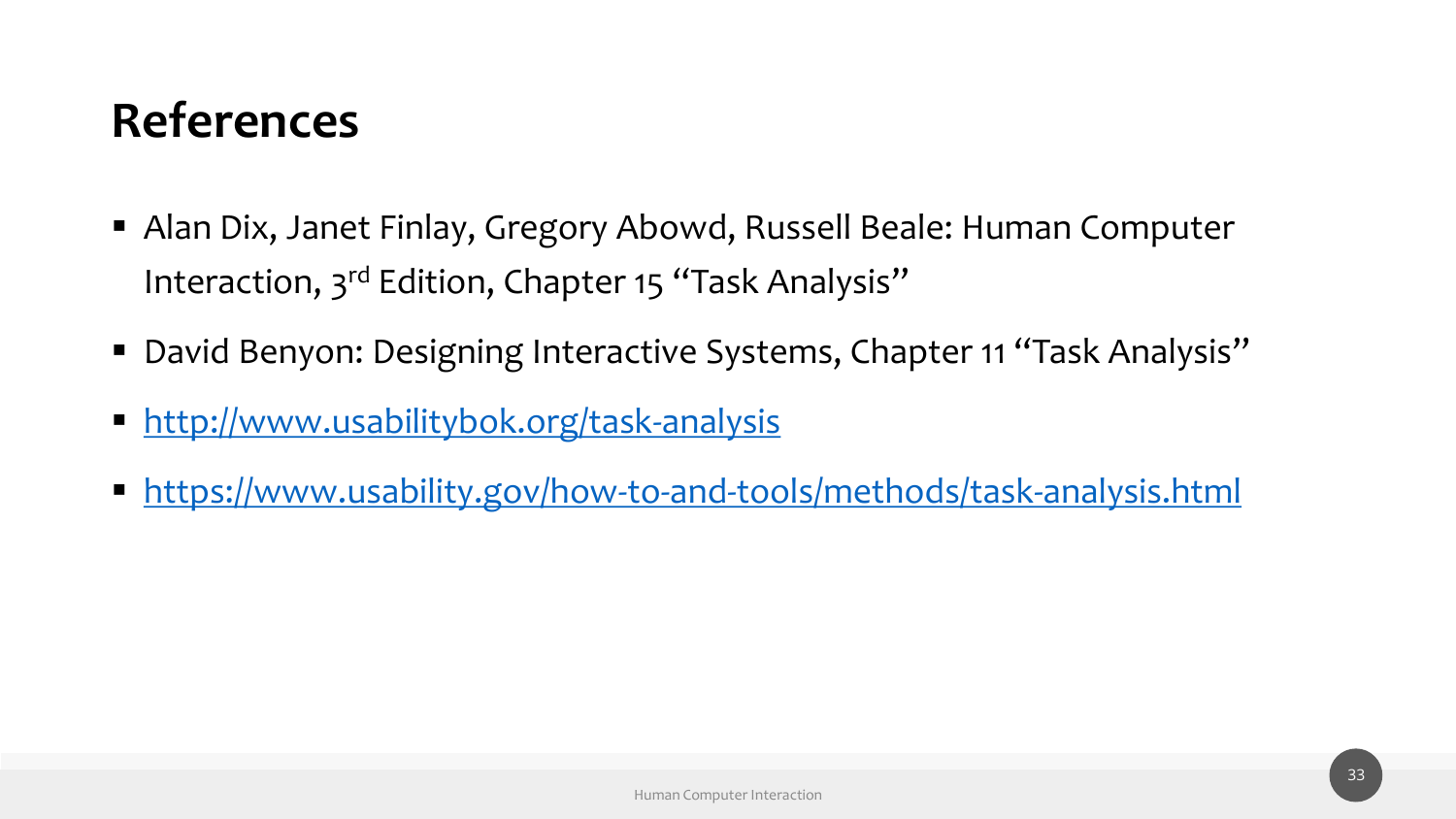## **Acknowledgements**

■ Some icons from [https://icons8.com](https://icons8.com/)



- Some material by
	- o <http://www.inf.ed.ac.uk/teaching/courses/hci/0708/lecs/tasks.pdf>
	- o [https://www.tutorialspoint.com/human\\_computer\\_interface/design\\_proce](https://www.tutorialspoint.com/human_computer_interface/design_process_and_task_analysis.htm) ss and task analysis.htm
	- o <https://www.slideshare.net/alanjohndix/hci-3e-ch-15-task-analysis>